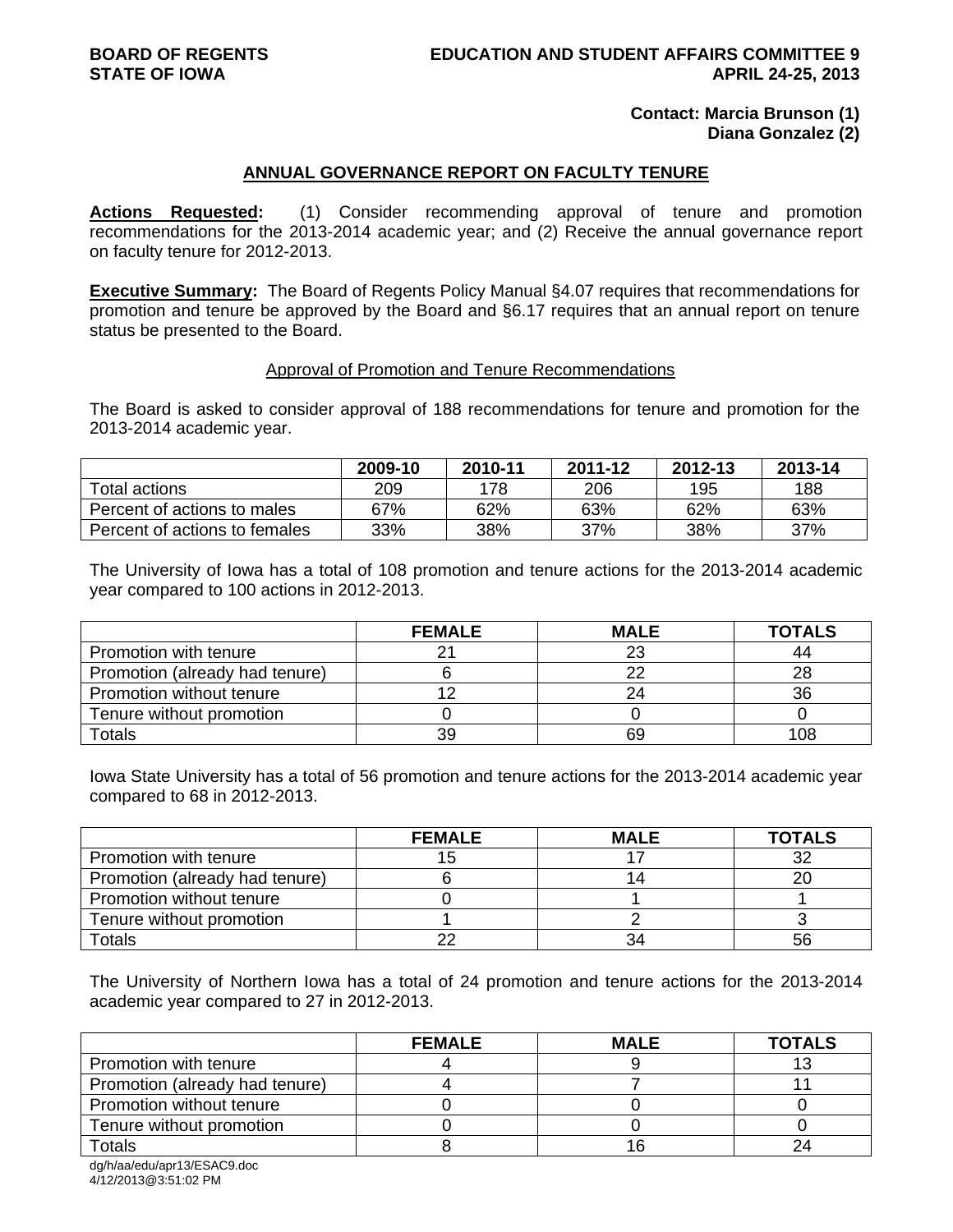# **Annual Report on Faculty Tenure – 2012-2013**

Total faculty. In 2012-2013, the total number of faculty members at the Regent universities was 5,637<sup>2</sup>, an increase of 123 (+2.2%) from the prior year.

- **##** The number of tenured faculty was 2,730, an increase of 8 (+0.3%) from the prior year.
- **##** The number of tenure-track faculty (TT) was 801, an increase of 24 (+3.1%) from the prior year.
- The number of non-tenure-track faculty (NTT) was 2,106, an increase of 91 (+4.5%) from the prior year.



# **TABLE 1 TOTAL FACULTY AT THE REGENT UNIVERSITIES BY TENURE 2010-2011 to 2012-2013**

|              | <b>TENURED</b> | <b>TENURE-TRACK</b> | NON-TEN.-TRK. | <b>TOTAL</b> |
|--------------|----------------|---------------------|---------------|--------------|
| 2010-2011    |                |                     |               |              |
| <b>SUI</b>   | 1,248 (45.2%)  | 373 (13.5%)         | 1,143 (41.3%) | 2,764        |
| <b>ISU</b>   | 1,008 (58.1%)  | 300 (17.3%)         | 427 (24.6%)   | 1,735        |
| <b>UNI</b>   | 463 (56.2%)    | 122 (14.8%)         | 239 (29.0%)   | 824          |
| <b>TOTAL</b> | 2,719 (51.1%)  | 795 (14.9%)         | 1,809 (34.0%) | 5,323        |
| 2011-2012    |                |                     |               |              |
| <b>SUI</b>   | 1,249 (42.8%)  | 364 (12.5%)         | 1,305 (44.7%) | 2,919        |
| <b>ISU</b>   | 1,007 (57.1%)  | 286 (16.2%)         | 470 (26.7%)   | 1,763        |
| <b>UNI</b>   | 466 (56.0%)    | 127 (15.3%)         | 239 (28.7%)   | 832          |
| <b>TOTAL</b> | 2,722 (49.4%)  | 777 (14.1%)         | 2,015 (36.5%) | 5,514        |
| 2012-2013    |                |                     |               |              |
| <b>SUI</b>   | 1,249 (41.6%)  | 386 (12.8%)         | 1,372 (45.6%) | 3,007        |
| <b>ISU</b>   | 1,028 (55.8%)  | 303 (16.5%)         | 511 (27.7%)   | 1,842        |
| <b>UNI</b>   | 453 (57.5%)    | 112 (14.2%)         | 223 (28.3%)   | 788          |
| <b>TOTAL</b> | 2,730 (48.4%)  | 801 (14.2%)         | 2,106 (37.4%) | 5,637        |

ermand and the total number of faculty at the three universities was 7,961 and included 2,324 clinical or adjunct faculty<br><sup>2</sup> In 2012-2013, the total number of faculty at the three universities was 7,961 and included 2,324 members at SUI who did not receive a salary.

dg/h/aa/edu/apr13/ESAC9.doc

<sup>4/12/2013@3:51:02</sup> PM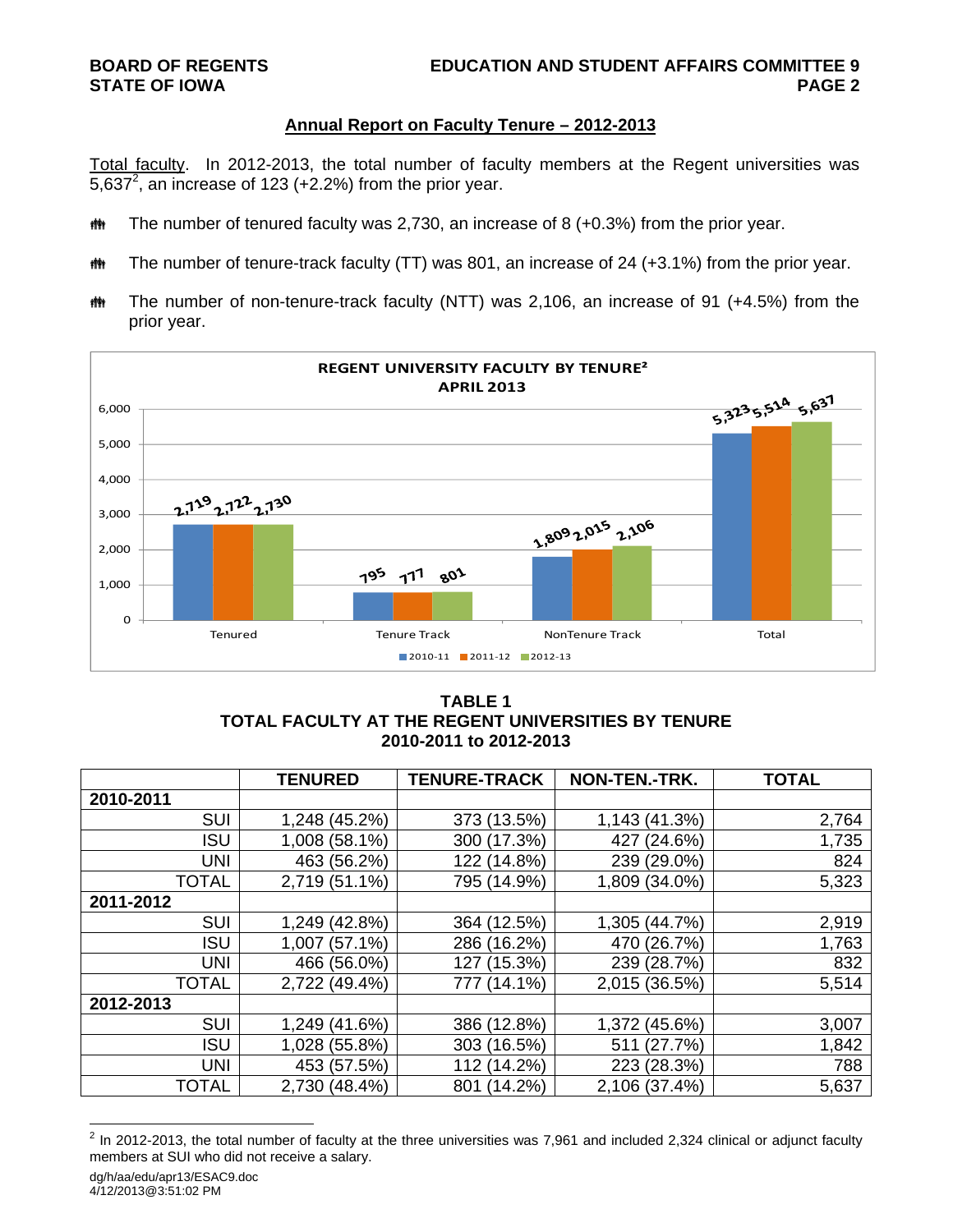# **BOARD OF REGENTS EDUCATION AND STUDENT AFFAIRS COMMITTEE 9 STATE OF IOWA** PAGE 3

Tenure-eligible faculty. In 2012-2013, the number of tenure-eligible faculty (includes tenured and tenure-track faculty) was 3,531, an increase of 32 (+0.9%) from the prior year. More than 77% of the tenure-eligible faculty at the Regent universities is tenured.

|              | <b>TENURED</b> | <b>TENURE-TRACK</b> | <b>TOTAL</b> |
|--------------|----------------|---------------------|--------------|
| 2010-2011    |                |                     |              |
| <b>SUI</b>   | 1,248 (77.0%)  | 373 (23.0%)         | 1,621        |
| <b>ISU</b>   | 1,008 (77.1%)  | 300 (22.9%)         | 1,308        |
| <b>UNI</b>   | 463 (79.1%)    | 122 (20.9%)         | 585          |
| <b>TOTAL</b> | 2,719 (77.4%)  | 795 (22.6%)         | 3,514        |
| 2011-2012    |                |                     |              |
| <b>SUI</b>   | 1,249 (77.4%)  | 364 (22.6%)         | 1,613        |
| ISU          | 1,007 (77.9%)  | 286 (22.1%)         | 1,293        |
| <b>UNI</b>   | 466 (78.6%)    | 127 (21.4%)         | 593          |
| <b>TOTAL</b> | 2,722 (77.8%)  | 777 (22.2%)         | 3,499        |
| 2012-2013    |                |                     |              |
| <b>SUI</b>   | 1,249 (76.4%)  | 386 (23.6%)         | 1,635        |
| <b>ISU</b>   | 1,028 (77.2%)  | 303 (22.8%)         | 1,331        |
| UNI          | 453 (80.2%)    | 112 (19.8%)         | 565          |
| <b>TOTAL</b> | 2,730 (77.3%)  | 801 (22.7%)         | 3,531        |

# **TABLE 2 TOTAL TENURE-ELIGIBLE FACULTY BY TENURE 2010-2011 to 2012-2013**

Tenure levels. There are no national standards regarding the appropriate levels of tenure. However, comprehensive analyses of tenure at the national level have concluded that an institution should provide close oversight when more than one-half to two-thirds of its faculty is on tenure appointments.

- A conclusion by the *Commission on Academic Tenure* was based on the assumption that "a larger proportion of tenured faculty is likely to curtail opportunities for the appointment and retention of younger faculty, with undesirable effects on institutional vitality…and to diminish opportunities for the recruitment and promotion of an increased number of women and members of minority groups."
- $\ddot{\mathbf{m}}$  In 2012-2013, there were a significant number of departments at the Regent institutions with 70% or more of their tenure-eligible faculty that were tenured.
	- $\Diamond$  At SUI, at least 70% of the tenure-eligible faculty is tenured in 67 out of 108 (62.0%) departments and in nine of 12 (75.0%) Colleges - Business, Dentistry, Education, Engineering, Law, Liberal Arts and Sciences, Medicine, Pharmacy, and Public Health.
	- $\Diamond$  At ISU, at least 70% of the tenure-eligible faculty is tenured in 49 out of 66 (74.2%) departments and in five of seven (71.4%) Colleges - Agriculture and Life Sciences, Design, Engineering, Liberal Arts and Sciences, and Veterinary Medicine, as well as the Library.
	- $\Diamond$  At UNI, at least 70% of the tenure-eligible faculty is tenured in 34 out of 38 (89.5%) departments and in all (100.0%) of the Colleges - Business Administration; Education; Humanities, Arts, and Sciences; and Social and Behavioral Sciences; as well as the Library.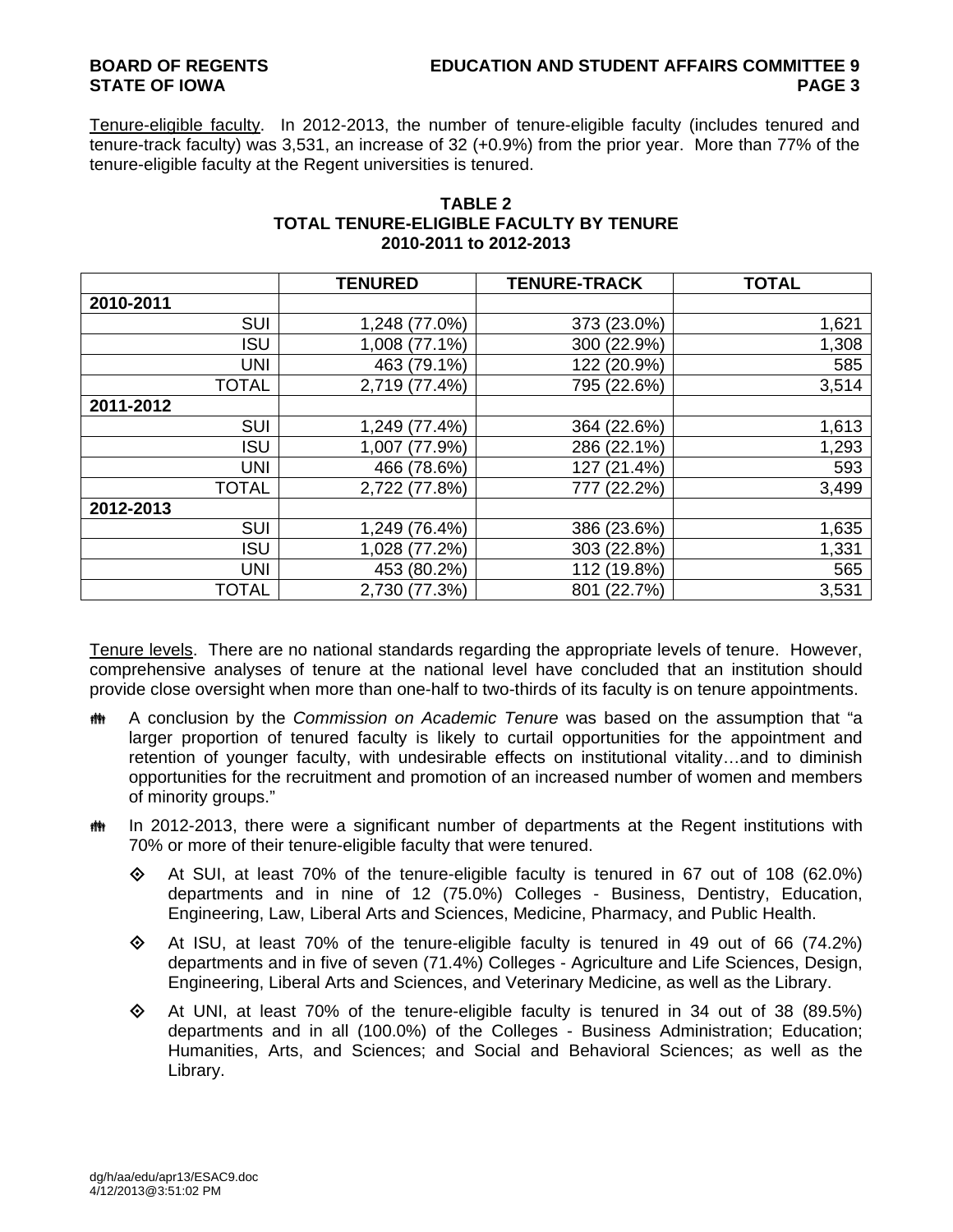Comparison to peer institutions. The data from the 2011-2012 AAUP Faculty Compensation Survey<sup>3</sup> for full-time faculty on a 9-10 month contract indicate that:

- **##** At SUI, the tenure rate<sup>4</sup> is 62.5%. At its peer institutions, the tenure rate range is 57.3% 78.2%; the median is 65.2% and the mean is 66.4%.
- **##** At ISU, the tenure rate is 60.5%. At its peer institutions, the tenure rate range is 51.1% 75.1%; the median is 60.7% and the mean is 62.8%.
- $\ddot{\mathbf{m}}$  At UNI, the tenure rate is 76.7%. At its peer institutions, the tenure rate range is 59.8% 75.6%; the median is 69.7% and the mean is 68.7%.

## Tenure trends.

- **##** The number of grand total faculty has increased every year for the past 11 years.
- **##** During the past ten years, the average number of tenured faculty was 2,734 with a low of 2,719 (2010-2011) and a high of 2,762 (2009-2010). The median during the 10 year period was 2,730.
- the During the past ten years, the average number of tenure-track faculty was 847 with a low of 777 (2011-2012) and a high of 939 (2003-2004). The median during the ten year period was 846. The lowest number of tenure-track faculty during the past 14 years occurred in 2011-2012.
- **##** There was an increase of 25 (+4.0%) in the number of tenure-eligible minority faculty members in 2012-2013 after a decrease the prior year. During the past ten years, the average number of tenure-eligible minority faculty was 587 with a low of 512 (2003-2004) and a high of 652 (2012-2013) which is an all time high.
- $m$  There was an increase of 23 (+2.0%) in the number of tenure-eligible female faculty members. During the past ten years, the average number of tenure-eligible female faculty was 1,114 with a low of 1,066 (2003-2004) and a high of 1,180 (2012-2013) which is an all time high.
- **##** The largest percentage of total faculty by tenure status and gender continues to be tenured male faculty members.
- **##** The number of departments with 70% or more of tenure-eligible faculty who are tenured (150) decreased by three (-2.0%) from the prior year; this represents approximately 71% of the total number of departments at the Regent universities.
- $\ddot{\mathbf{m}}$  The total number of non-tenure track faculty increased again this year for the 13<sup>th</sup> straight year; it is the highest number  $(4,430)^5$  during the past 21 years. The number of non-tenure-track faculty members represents more than 50% of the total faculty. The total number of non-tenure-track faculty includes 2,324 clinical or adjunct faculty at SUI who do not receive a salary.
- The majority of tenured and tenure-track faculty is employed on a full-time basis, while the majority of non-tenure-track faculty is employed on a part-time basis.

Board of Regents Strategic Plan. The Annual Faculty Tenure Report addresses the Board of Regents Strategic Plan priority of "educational excellence and impact" as well as Goal #8 – "Iowa's public universities and special schools shall be increasingly efficient and productive."

4/12/2013@3:51:02 PM

**EXECUTE:**<br><sup>3</sup> The data do not include medical school faculty or librarians.

 $^{4}$  The tenure rate is the proportion of tenured faculty members to all full-time faculty included in the base.<br><sup>5</sup> includes heth neid and unneid faculty.  $<sup>5</sup>$  Includes both paid and unpaid faculty.</sup>

dg/h/aa/edu/apr13/ESAC9.doc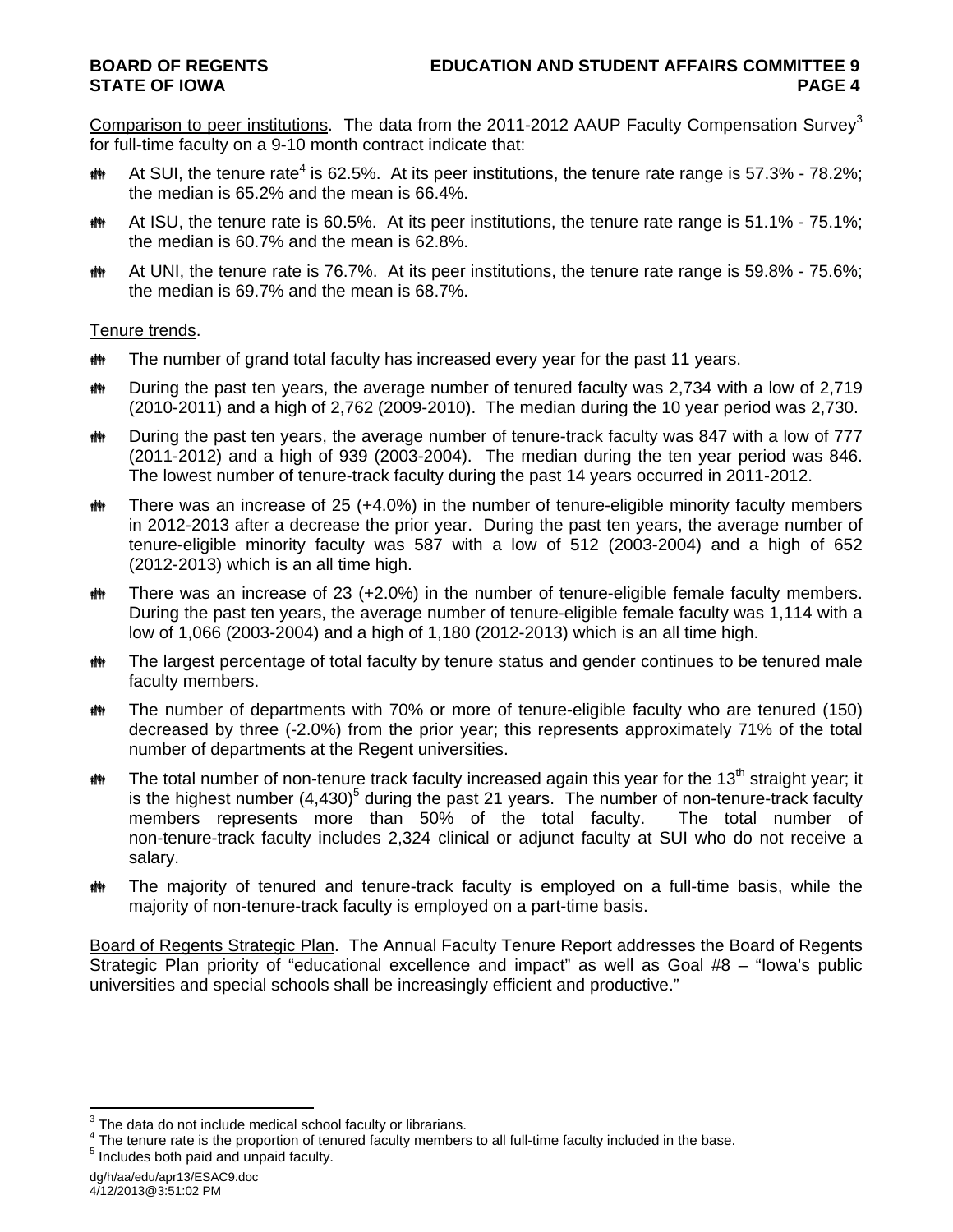# **Background:**

Definition of tenure.

- **##** Tenure is a contractual employment status under which faculty appointments are continued indefinitely. At most institutions, tenured faculty members are subject to dismissal only for cause or financial exigency.
- **##** Tenure is typically awarded to a faculty member in a tenure-track position who serves a probationary period that lasts approximately seven years. After a series of annual retention proceedings, the awarding of tenure requires an affirmative recommendation based on an extensive evaluation process that typically involves reviews by peers in the field and reviews at the departmental, college, and university levels. The third year review is especially critical.
- **##** Each year, the Board of Regents formally confers tenure upon individual faculty who are recommended for tenure by the universities.

Tenure by gender. In 2012-2013, the total number of female faculty members at the Regent universities was 2,246, an increase of 62 (+2.8%) from the prior year. The total number of male faculty members at the Regent universities was 3,391, an increase of 61 (+1.8%) from the prior year.

- $m$  The number of tenured female faculty members was 821, an increase of 23 (+2.9%); the number of tenure-track female faculty members was 369, an increase of 10 (+2.8%); and the number of non-tenure-track female faculty members was 1,056, an increase of 29 (+2.8%) from the prior year.
- $m$  The number of tenured male faculty members was 1,911, a decrease of 13 (-0.7%); the number of tenure-track male faculty members was 432, an increase of 14 (+3.3%); and the number of non-tenure-track male faculty members was 1,050, an increase of 62 (+6.3%) from the prior year.

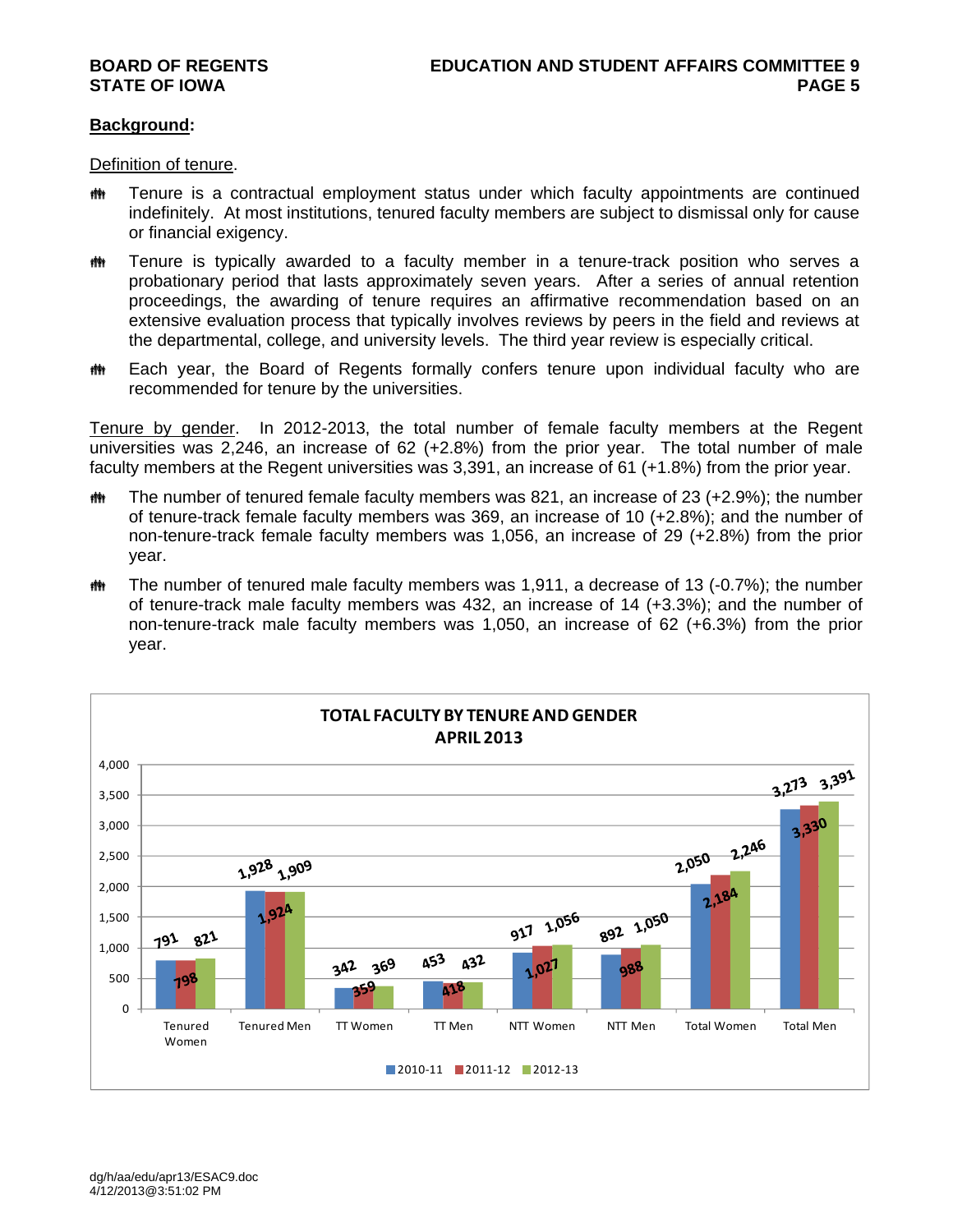|              | <b>TENURED</b> |         | <b>TENURE-TRACK</b> |           | <b>NON-TEN.-TRK</b> |            | <b>TOTAL</b> |         | <b>GRAND</b> |
|--------------|----------------|---------|---------------------|-----------|---------------------|------------|--------------|---------|--------------|
|              | Male           | Female  | Male                | Female    | Male                | Female     | Male         | Female  | <b>TOTAL</b> |
| <b>SUI</b>   | 888            | 361     | 216                 | 170       | 731                 | 641        | 1,835        | 1,172   | 3,007        |
|              | (29.5%)        | (12.0%) | $(7.2\%)$           | $(5.7\%)$ | (24.3%)             | (21.3%)    | (61.0%)      | (39.0%) |              |
| <b>ISU</b>   | 746            | 282     | 170                 | 133       | 227                 | 284        | 1,143        | 699     | 1,842        |
|              | (40.5%)        | (15.3%) | $(9.2\%)$           | $(7.2\%)$ | (12.3%)             | $(15.4\%)$ | $(62.1\%)$   | (37.9%) |              |
| <b>UNI</b>   | 275            | 178     | 46                  | 66        | 92                  | 131        | 413          | 375     | 788          |
|              | $(34.9\%)$     | (22.6%) | (5.8%)              | $(8.4\%)$ | (11.7%)             | (16.6%)    | (52.4%)      | (47.6%) |              |
| <b>TOTAL</b> | 1,909          | 821     | 432                 | 369       | 1,050               | 1,056      | 3,391        | 2,246   | 5,637        |
|              | (33.9%)        | (14.6%) | (7.7%)              | $(6.5\%)$ | (18.6%)             | (18.7%)    | (60.2%)      | (39.8%) |              |

#### **TABLE 3 TOTAL FACULTY AT THE REGENT UNIVERSITIES BY TENURE AND GENDER 2012-2013**

 The number of tenure-eligible male faculty members was 2,343, an increase of one (+0.1%) and the number of tenure-eligible female faculty members was 1,190, an increase of 33 (+2.9%) from the prior year. Tenured female faculty members represent 23.2% of the tenure-eligible faculty at the Regent universities.

|              | <b>TENURED</b> |         | <b>TENURE-TRACK</b> |            | <b>TOTAL</b> | <b>GRAND</b> |              |
|--------------|----------------|---------|---------------------|------------|--------------|--------------|--------------|
|              | Male           | Female  | Male                | Female     | Male         | Female       | <b>TOTAL</b> |
| SUI          | 888            | 361     | 216                 | 170        | 1,104        | 531          | 1,635        |
|              | (54.3%)        | (22.1%) | (13.2%)             | $(10.4\%)$ | (67.5%)      | (32.5%)      |              |
| <b>ISU</b>   | 746            | 282     | 170                 | 133        | 916          | 415          | 1,331        |
|              | $(56.0\%)$     | (21.2%) | (12.8%)             | $(10.0\%)$ | (68.8%)      | (31.2%)      |              |
| <b>UNI</b>   | 275            | 178     | 46                  | 66         | 321          | 244          | 565          |
|              | (48.7%)        | (31.5%) | $(8.1\%)$           | (11.7%)    | (56.8%)      | $(43.2\%)$   |              |
| <b>TOTAL</b> | 1,909          | 821     | 432                 | 369        | 2,341        | 1,190        | 3,531        |
|              | (54.1%)        | (23.2%) | $(12.2\%)$          | (10.5%)    | (66.3%)      | (33.7%)      |              |

## **TABLE 4 TOTAL TENURE-ELIGIBLE FACULTY BY TENURE AND GENDER 2012-2013**

Tenure by race/ethnicity. In 2012-2013, the total number of minority faculty members at the Regent universities was 906, an increase of 42 (+4.9%) from the prior year. The total number of non-minority faculty members at the Regent universities was 4,733, an increase of 83 (+1.8%) from the prior year.

- $m$  The number of tenured minority faculty members was 455, an increase of 30 (+7.1%); the number of tenure-track minority faculty members was 197, a decrease of 5 (-2.5%); and the number of non-tenure-track minority faculty members was 254, an increase of 17 (+7.2%) from the prior year.
- $m$  The number of tenured non-minority faculty members was 2,277, a decrease of 20 (-0.9%); the number of tenure-track non-minority faculty members was 604, an increase of 29 (+5.0%); and the number of non-tenure-track non-minority faculty members was 1,852, an increase of 74 (+4.2%) from the prior year.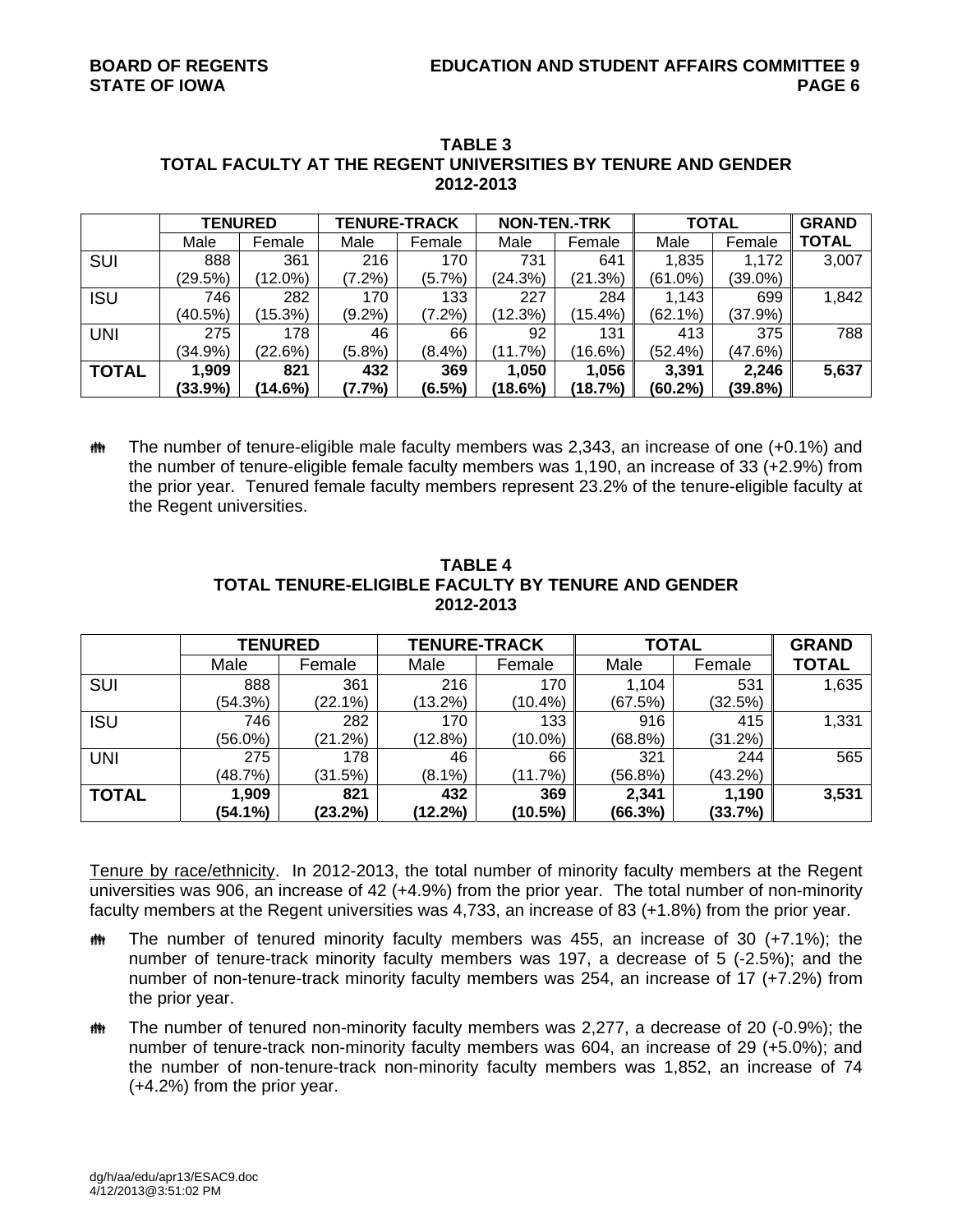

**TABLE 5 TOTAL FACULTY AT THE REGENT UNIVERSITIES BY TENURE AND RACE/ETHNICITY 2012-2013** 

|              |               | <b>TENURE-TRACK</b><br><b>TENURED</b> |               |           | <b>NON-TEN.-TRK</b> |           | <b>TOTAL</b>  |            | <b>GRAND</b><br><b>TOTAL</b> |
|--------------|---------------|---------------------------------------|---------------|-----------|---------------------|-----------|---------------|------------|------------------------------|
|              | <b>NonMin</b> | Min                                   | <b>NonMin</b> | Min       | NonMin              | Min       | <b>NonMin</b> | Min        |                              |
| <b>SUI</b>   | 1,063         | 186                                   | 294           | 92        | 1,211               | 161       | 2,568         | 439        | 3,007                        |
|              | (35.4%)       | $(6.2\%)$                             | $(9.8\%)$     | $(3.0\%)$ | (40.3%)             | (5.3%)    | $(85.4\%)$    | (14.6%)    |                              |
| ISU          | 820           | 208                                   | 217           | 86        | 436                 | 75        | 1,473         | 369        | 1,842                        |
|              | (44.5%)       | (11.3%)                               | (11.8%)       | $(4.7\%)$ | (23.7%)             | $(4.0\%)$ | $(80.0\%)$    | $(20.0\%)$ |                              |
| <b>UNI</b>   | 392           | 61                                    | 93            | 19        | 205                 | 18        | 690           | 98         | 788                          |
|              | $(49.8\%)$    | $(7.7\%)$                             | (11.8%)       | $(2.4\%)$ | $(26.0\%)$          | (2.3%)    | (87.6%)       | (12.4%)    |                              |
| <b>TOTAL</b> | 2,275         | 455                                   | 604           | 197       | 1,852               | 254       | 4,731         | 906        | 5,637                        |
|              | (40.4%)       | (8.1%)                                | (10.7%)       | $(3.5\%)$ | (32.8%)             | (4.5%)    | $(83.9\%)$    | (16.1%)    |                              |

**##** The number of tenure-eligible minority faculty members was 652, an increase of 25 (+4.0%) and the number of tenure-eligible non-minority faculty members was 2,881, an increase of 9 (+0.3%) from the prior year. Tenured minority faculty members represent 12.9% of the tenure-eligible faculty at the Regent universities.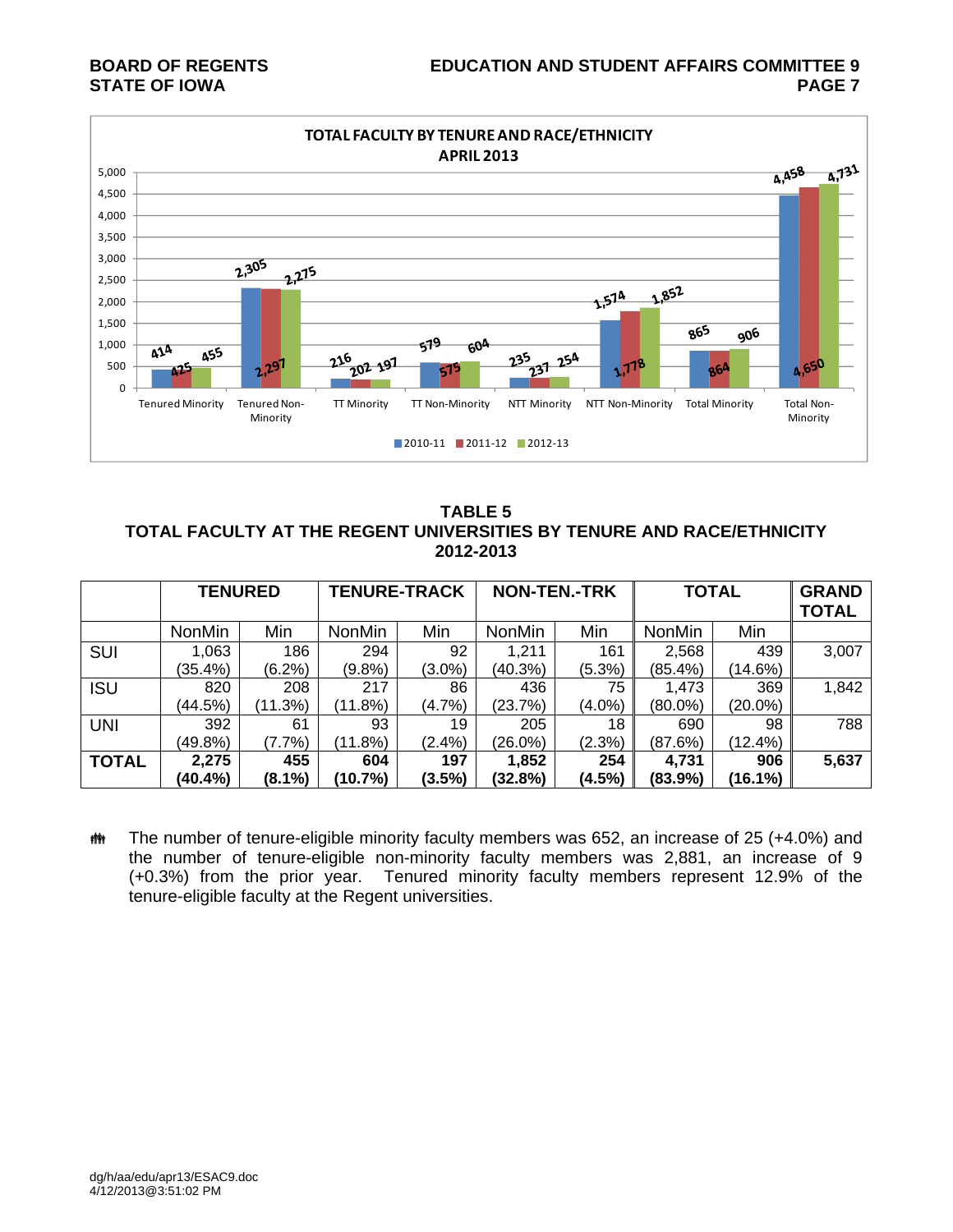|              | <b>TENURED</b> |            | <b>TENURE-TRACK</b> |           | <b>TOTAL</b> | <b>GRAND</b> |              |
|--------------|----------------|------------|---------------------|-----------|--------------|--------------|--------------|
|              | Non-Min        | Min        | Non-Min             | Min       | Non-Min      | Min          | <b>TOTAL</b> |
| <b>SUI</b>   | 1,063          | 186        | 294                 | 92        | 1,357        | 278          | 1,635        |
|              | $(65.0\%)$     | (11.4%)    | $(18.0\%)$          | $(5.6\%)$ | $(83.0\%)$   | $(17.0\%)$   |              |
| <b>ISU</b>   | 820            | 208        | 217                 | 86        | 1,037        | 294          | 1,331        |
|              | (61.6%)        | $(15.6\%)$ | (16.3%)             | $(6.5\%)$ | (77.9%)      | (22.1%)      |              |
| <b>UNI</b>   | 392            | 61         | 93                  | 19        | 485          | 80           | 565          |
|              | (69.4%)        | $(10.8\%)$ | (16.5%)             | (3.3%)    | $(85.8\%)$   | $(14.2\%)$   |              |
| <b>TOTAL</b> | 2,275          | 455        | 604                 | 197       | 2,879        | 652          | 3,531        |
|              | (64.4%)        | (12.9%)    | (17.1%)             | $(5.6\%)$ | (81.5%)      | (18.5%)      |              |

#### **TABLE 6 TOTAL TENURE-ELIGIBLE FACULTY BY TENURE AND RACE/ETHNICITY 2012-2013**

## Availability of tenure.

- The availability of tenure and its application through a well-designed and effective system of academic peer review plays a critical role in a university's competitive ability to attract and retain talented, productive teachers-scholars.
- **##** Most colleges and universities in the U.S. offer some form of tenured employment for faculty. The Regent universities' tenure policies, which have been approved by the Board, guide the awarding of tenure.
- Tenure is frequently invoked as an essential protection of academic freedom. Academic freedom is a fundamental principle of higher education that is intended to ensure the integrity of research and the curriculum.

# Post-tenure review and faculty vitality.

- $m$  Teaching is fundamental to the mission of the Regent universities and the evaluation of teaching effectiveness is crucial to a tenure decision. Student and faculty peer evaluations are significant components of determining teaching effectiveness.
- **##** The institutions offer a variety of programs, including professional development assignments, travel support for participation in academic conferences, teaching support centers, summer research grants, and technology enhancement opportunities to maintain and enhance faculty vitality.
- **##** The three Regent universities have implemented post-tenure review policies. Some of the results of the reviews have included recommendations for professional development assignments, revised portfolios that increase a faculty member's effort in an area of strength, new position responsibility statements which provide greater alignment of faculty members' efforts with department goals, and plans for phased retirement.

Attachments A-C include summaries of institutional policies and issues on tenure and post-tenure review.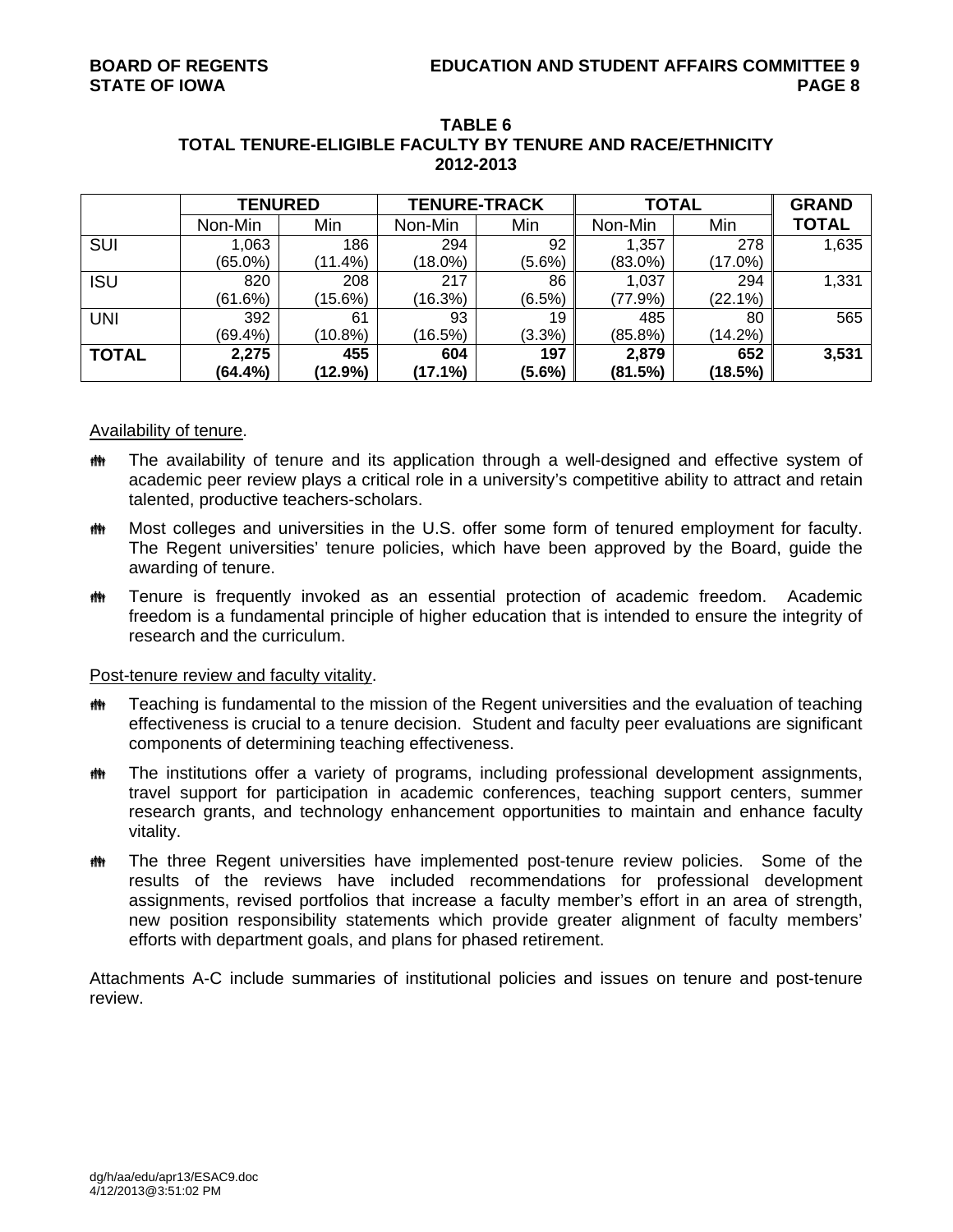# **UNIVERSITY OF IOWA**

#### **Policies and Procedures Relating to Tenure**

The "Procedures for Tenure and Promotion Decision-Making" are used in all academic units of the University to ensure that the decision to grant tenure is based on systematic evaluation and documentation of faculty members' teaching effectiveness, scholarship, and service contributions. University policy also states that each academic unit may develop a statement of policies and procedures to be used by that unit for faculty appointments, evaluations, and promotions that supplements general University policies and procedures.

#### **Evaluation of Instructional Performance**

Evaluation of teaching effectiveness is a critical part of the tenure decision because teaching is fundamental to the mission of the University. University policy specifies that only after a faculty member's teaching effectiveness has been ascertained should that faculty member's scholarly and professional contributions be evaluated.

Methods used to evaluate teaching include assessments by both students and faculty peers. There is a variety of methods used to assess student experiences in the classroom. Many academic units use a standard questionnaire that is compiled and scored by the University Evaluation and Examination Service (EES). During the 2011-2012 fall and spring semesters, EES processed 166,332 student opinion forms administered in 4,847 classes. These numbers represent conservative estimates of student input because many units process their evaluation instruments and obtain student views through less quantitative methods. Students are also given the opportunity to write comments on the EES forms. Student identities are kept confidential; faculty members are provided the results of their students' evaluations.

The Procedural Guidelines for Tenure and Promotion Decision-Making require colleges to develop processes for peer review of faculty teaching. Colleges require peer evaluation of classroom teaching by senior faculty members and a thorough review of course materials. College guidelines for peer review of teaching are tailored to the different types of teaching in the college, including large classroom, small seminar or laboratory teaching, and clinical teaching. The student and peer evaluations provide substantial information to help faculty members improve their teaching and help senior faculty members and administrators to make promotion and tenure decisions.

An important resource for faculty seeking to improve their teaching is the University of Iowa Center for Teaching which offers group workshops, individual assessments and assistance, and other learning opportunities for faculty members, graduate teaching assistants, and others on campus. The Associate Provost for Undergraduate Education also supports the Student Learning Outcomes Assessment program. The Council on Student Learning (COSL) serves as the coordinating body for student learning outcomes assessment efforts. The program hosts the Iowa Outcomes Assessment website, which is designed to help faculty and departments demonstrate what students are learning in their programs, with an objective to help maintain program excellence and to prioritize areas for program development. The website serves as a portal to resources on designing and learning from assessment and provides ready access to outcomes assessment at the University.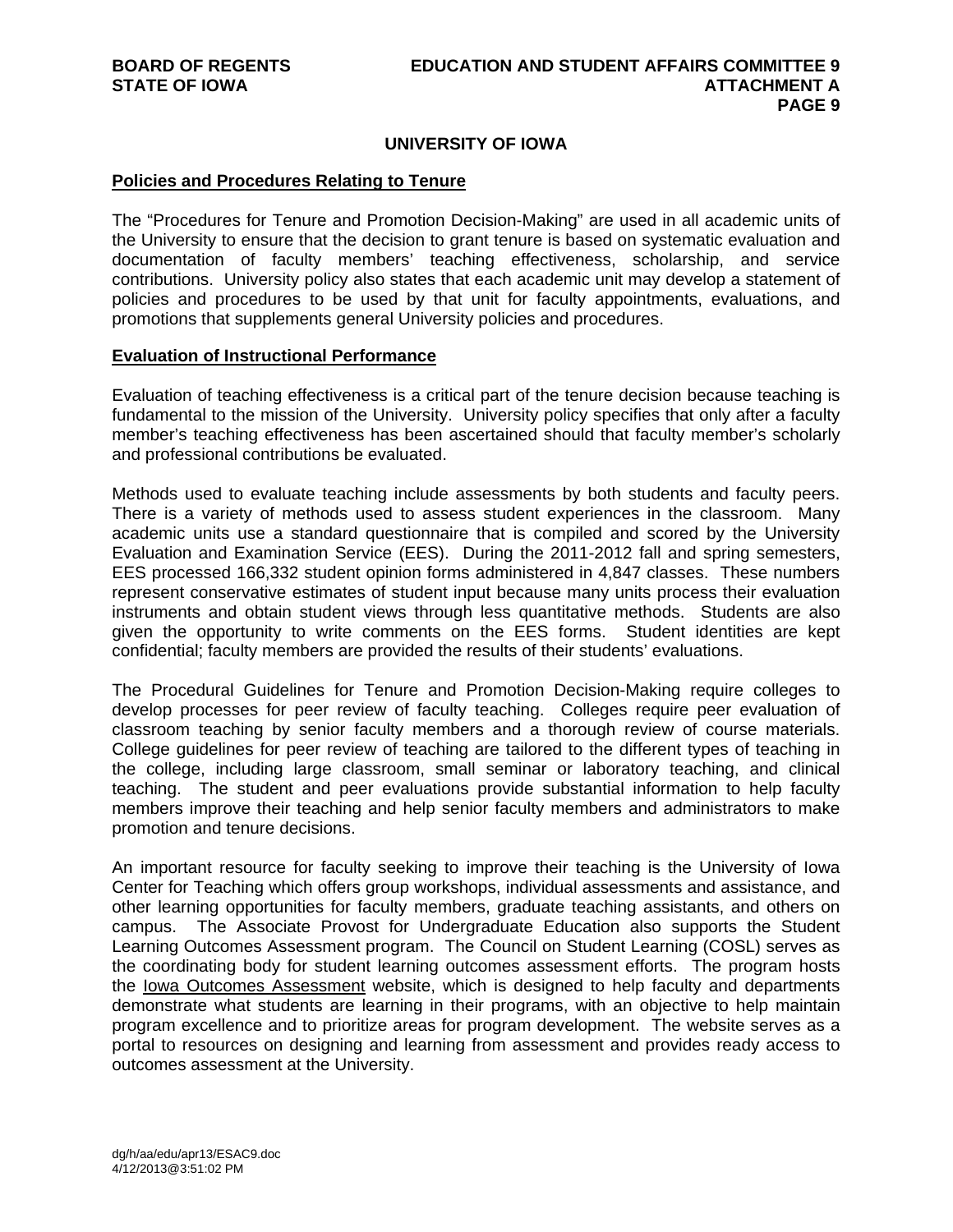# **Faculty Vitality**

The University encourages the vitality and excellence of its faculty through multiple means at the university, college, and departmental levels. Selected highlights of Academic Year 2012-13 efforts to promote faculty excellence and vitality include programs in the areas of (1) faculty advancement; (2) faculty development programs and workshops; and (3) faculty development awards programs.

## **## Faculty advancement.**

- *Cluster Hire Initiative***.** In 2009, the University embarked on an ambitious cluster hire initiative to hire 100 new tenured and tenure-track faculty to join existing faculty in addressing significant societal challenges. Thus far, clusters have been formed in the areas of water sustainability, the aging mind and brain, digital public humanities, genetics, and obesity. In addition to the research, teaching, and outreach benefits of focusing faculty talent on pressing problems, the clusters create valuable professional support networks for the participating faculty. For example, tenure-track faculty members in clusters have an immediate cadre of fellow faculty members, many of whom are senior scholars, to mentor and involve them in new and ongoing research projects. Furthermore, strong social ties often develop in clusters which also help new faculty integrate into the University.
- *Obermann Center for Advanced Studies (OCAS).* As described in its mission statement, the Obermann Center for Advanced Studies is dedicated to advancing the research mission of the University of Iowa by encouraging innovation, cross-disciplinary exchange of ideas, imaginative collaborations, and engagement with local and global communities. In the past two years, the OCAS has undertaken strategic planning to enhance the Center's ability to meet the changing needs of faculty members. This included a relocation of the Center from the historic Oakdale Hall, which was located on the research campus, to a more centralized location on the main campus. The Obermann Center provides three categories of support and connection to achieve its mission:
	- $\Rightarrow$  Fellows-in-Residence Program individual faculty fellows receive space and limited funding to focus concentrated effort on a research project.
	- $\Rightarrow$  Affiliated Scholars Program to encourage imaginative interdisciplinary collaborations among faculty members and graduate students from diverse fields and parts of the world.
	- $\Rightarrow$  Public programming and support for networks of artists, scholars, researchers, local citizens, and international colleagues.
- *Academic and Professional Record.* The Academic and Professional Record (APR) is a joint initiative of the Office of the Associate Provost for Faculty and University colleges to describe faculty excellence on campus. The APR is as an online portfolio of faculty members' academic and professional activities, including up-to-date records of teaching, research, and service to their professions and the public. Most colleges have successfully implemented the APR and use the database as their source for recording and reporting on faculty activities, including use of the APR to generate faculty materials for annual reviews.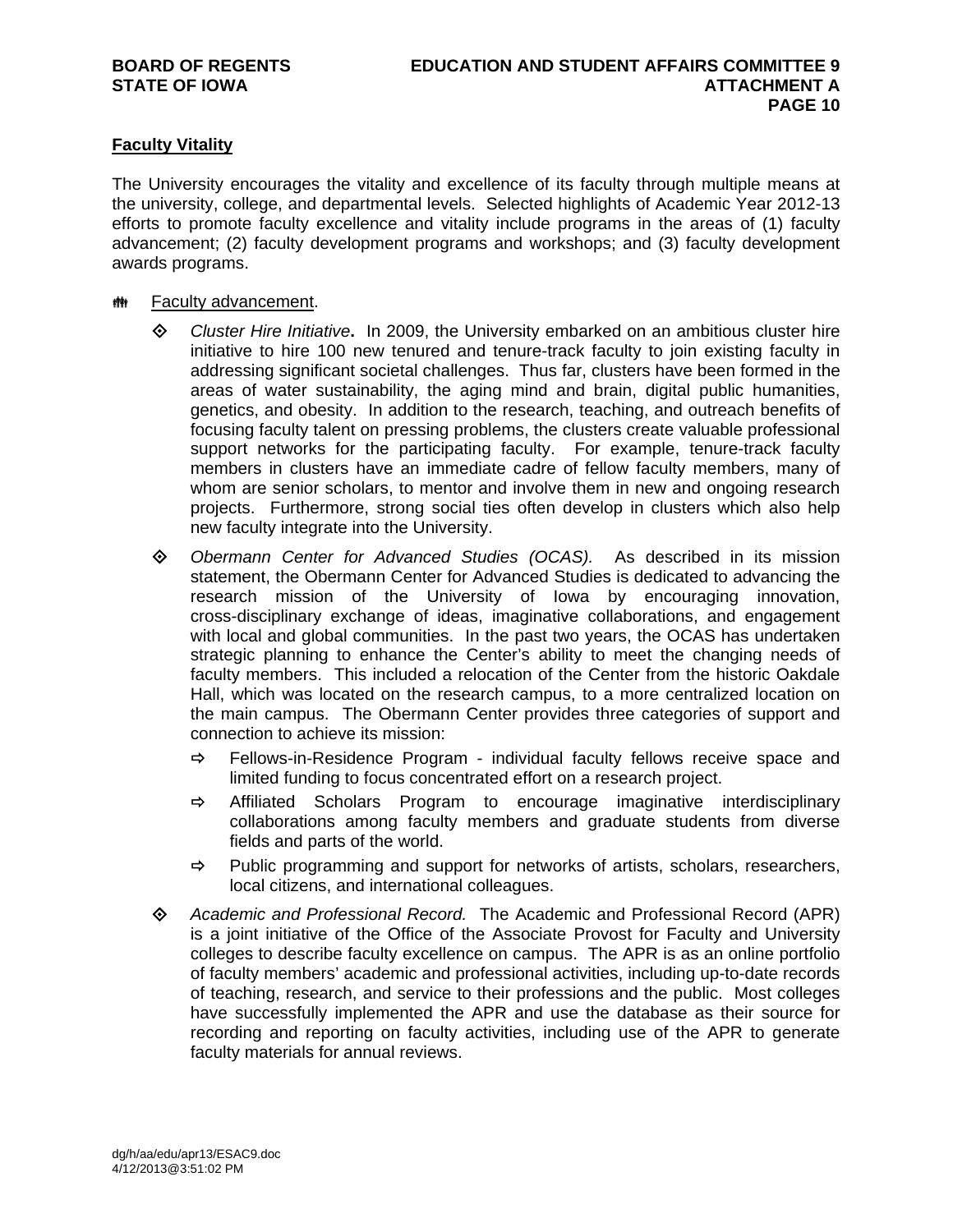The APR has made the faculty review process more efficient for both the faculty member and the department. Colleges are using the APR to generate accreditation reports and other administrative documents. In 2013, the Office of the Provost will ensure that all colleges and departments complete inputting all faculty members' CV data into the APR and fully adopt the APR. A system for capturing faculty members' publicly engaged activities will continue to be developed and implemented also.

## **## Faculty development programs and workshops.**

- *Comprehensive Faculty Development Calendar*. The Office of the Provost coordinates and distributes a calendar of campus-wide programs available to faculty. The calendar includes workshops offered by the Office of the Provost, the Office of the Vice President for Research, the Center for Teaching, ITS-Instructional Services, SUI Human Resources, International Programs, and others. The calendar is distributed through multiple venues (e.g., new faculty orientation, department chair mailings, online posting) and continues to serve as a useful and efficient tool to support faculty vitality through coordinated faculty development.
- *New Faculty Orientation.* The Office of the Provost coordinates an annual New Faculty Orientation, in collaboration with the eleven colleges, Central HR, and University Benefits. New faculty members participate in a resource fair and receive orientation materials that include the "Getting Off to a Good Start at the University of Iowa" guide developed by the Provost's office. The Office of the Provost and SUI Human Resources also collaborate to ensure that campus-wide "onboarding" efforts directed at new employees and their supervisors are relevant and useful to faculty members.
- *Research/Scholarship.* The Office of the Vice President for Research assists faculty in obtaining funding for their research and scholarly activities. OVPR facilitates institutional nominations, internal funding initiatives, interdisciplinary research, and communication with research constituencies both internal and external to the University of Iowa. The office also assists faculty and staff by hosting proposal development workshops, providing examples of successful proposals, and connecting faculty and staff with resources across campus. In AY 2011-2012, the Office of the Vice President for Research sponsored a variety of faculty development programming for approximately 600 participants (faculty, staff, and graduate students). Programming, included an annual orientation session for new faculty, three half-day sessions on grant writing, a visit by a National Science Foundation Program Official, a workshop on communicating research to media and the general public, and a workshop on writing for publication. The Office of the Vice President for Research also provided support for faculty projects in all areas of scholarly endeavor through its competitive Internal Funding Initiatives (IFI): (Arts and Humanities, Biological Sciences, Mathematical and Physical Sciences, and Social Sciences). Additionally, the Office of the Provost continues to offer its "Write-on-Site" faculty writing groups, which meet weekly to support junior faculty in maintaining productive writing habits, and hosts faculty development workshops on writing productivity and time management for new faculty members.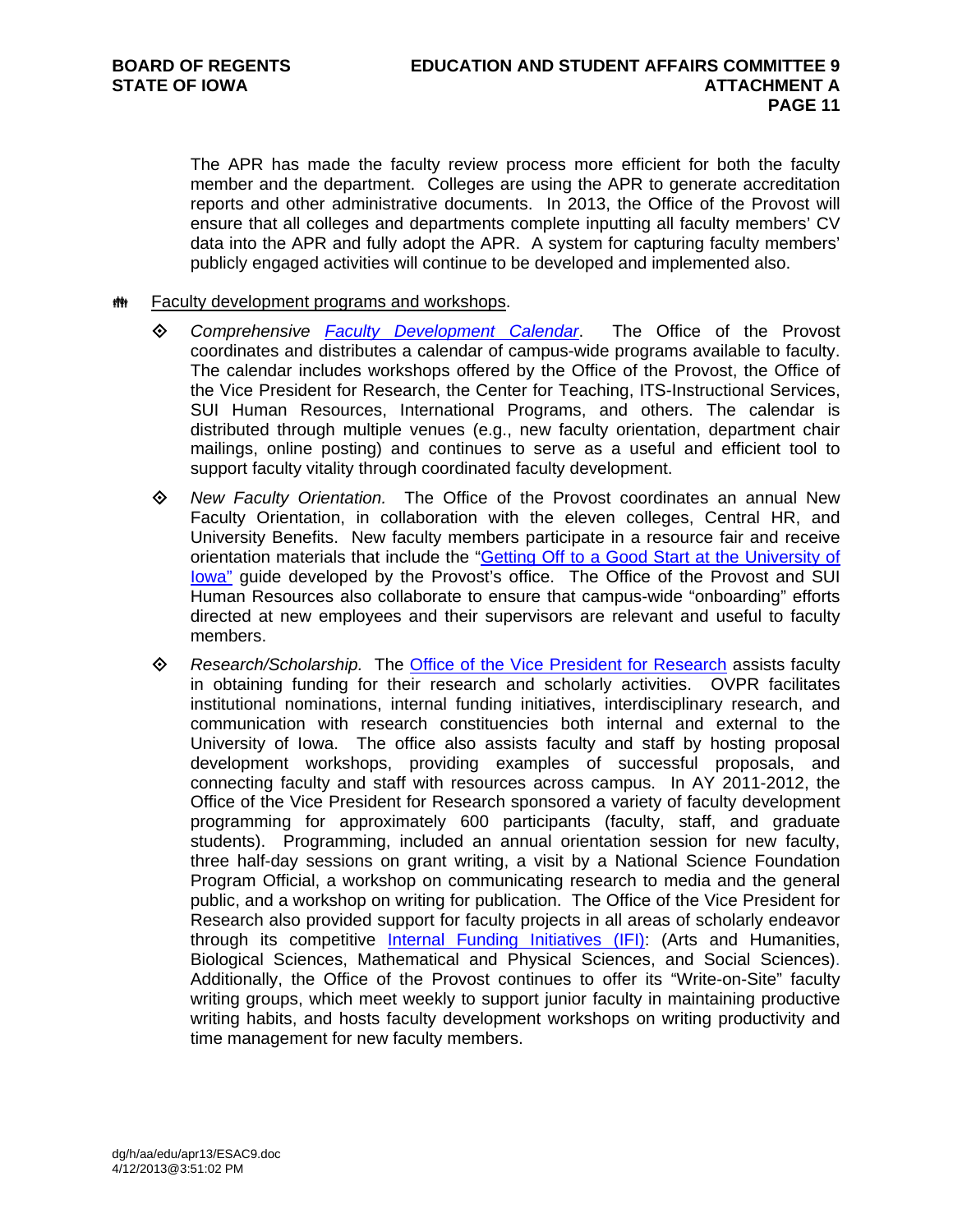- *Faculty Productivity and Career Development.* In AY 2012-13, the Office of the Provost and the Office of the Chief Diversity Office co-sponsored an institutional membership in the National Center for Faculty Development and Diversity (NCFDD) which is an independent faculty development center dedicated to supporting academics in making successful transitions throughout their careers. The University has a longstanding relationship with the director of the center, Dr. Kerry Rockquemore, who has facilitated a number of campus workshops on faculty productivity and received high acclaim from participants. The NCFDD institutional membership offers numerous benefits, including access to:
	- $\Rightarrow$  Monthly core training tele-workshops facilitated by Dr. Rockquemore;
	- $\Rightarrow$  Monthly guest expert tele-workshops;
	- Weekly productivity tips through the *Monday Motivator* e-newsletter;
	- $\Rightarrow$  Moderated monthly writing challenges on a private discussion forum;
	- $\Rightarrow$  Monthly mentor match: and
	- Multi-week online *Facilitated Learning Communities*.
- *Teaching.* The UI Center for Teaching (CfT) provides numerous learning opportunities that enhance faculty teaching effectiveness and creativity. SUI Center for Teaching AY 11-12 programs included courses in the following areas:
	- $\Rightarrow$  Foundational skills for new instructors (e.g., tips for new teachers, leading discussions, time management techniques),
	- $\Rightarrow$  Facilitating engaged learning (e.g., innovative teaching in science courses, service learning, teaching with writing),
	- $\Rightarrow$  Teaching with technology (e.g., engaging students' digital lives to enrich learning, humanities and technology, use of digital learning portfolios), and
	- $\Rightarrow$  Increasing classroom effectiveness (e.g., academic integrity in the classroom, outcomes assessment, use of drawing in the classroom, examining student learning data, teaching international students, deterring cheating on multiple choice tests).
- *Service.*The **University of Iowa Faculty Engagement Corps** continues to advance SUI faculty members' service to the State of Iowa**.** The Engagement Corps is a "listening tour" that gives selected faculty members and administrators the opportunity to spend several days immersed in one region of Iowa. During the trip, the group visits with constituencies of the university, such as community members, alumni, current and prospective students, representatives of educational agencies (both secondary and postsecondary), health care professionals, area legislators, and members of the business community. The 2012 Faculty Engagement Corps traveled to Waterloo, Tripoli, New Hampton, Decorah, West Union, and Sumner with 33 participants, who developed a new understanding of the economic, cultural, educational and environmental challenges facing rural Iowans. As a result of this trip, the University of Iowa "adopted" the PBDA (at risk) English classrooms at Waterloo East and Waterloo West High Schools. The 2013 Faculty Engagement Corps will take approximately 30 faculty members to Spencer, Okoboji, Estherville, rural Lyon County, Orange City, LeMars, Sioux City, and Sergeant Bluff in May 2013.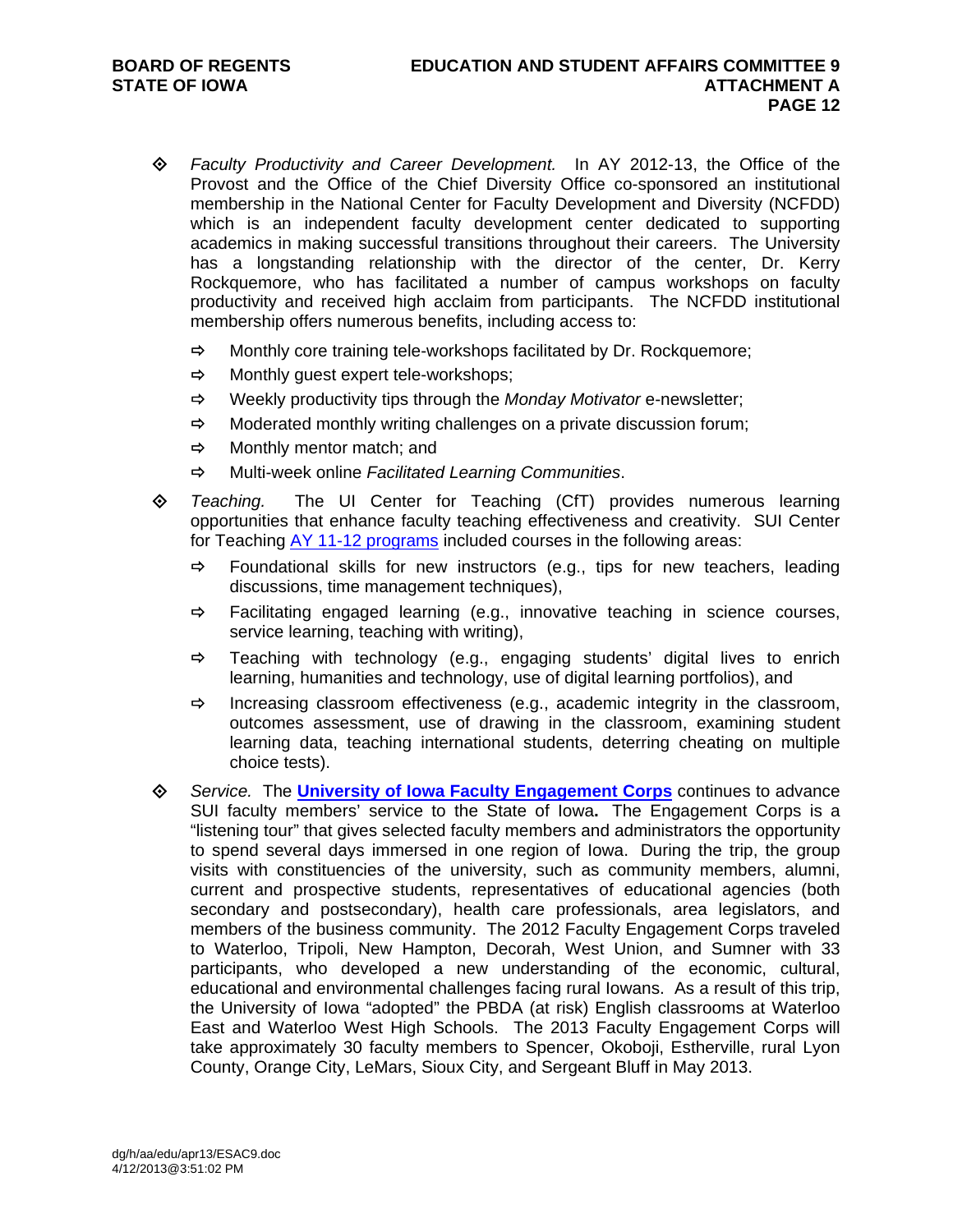- *Leadership Development.* Five SUI faculty leaders participated in the CIC-Academic Leadership Program (CIC-ALP) and five department executive officers (DEOs) participated in the CIC-DEO program in AY 2012-13. The CIC-ALP is noted by the CIC as one of its most successful leadership initiatives. Established in 1989, this intensive professional development experience is designed to develop the leadership and managerial skills of faculty members who have demonstrated exceptional ability and academic promise. Many of the program's nearly 1,000 Fellows have gone on to serve as college presidents, provosts, and deans. The CIC-DEO program is a three-day event that draws approximately 50 department heads and chairs from CIC universities each year.
- **## Faculty development awards program.** 
	- The University of Iowa Faculty Development Awards Program provides opportunities for faculty members to pursue programs of research, improvement-of-instruction projects, and other activities related to professional development. In 2011-12, 54 faculty members were on professional development assignment which resulted in 671 "products or outcomes." Specifically, the faculty produced or engaged in the following:
		- $\Rightarrow$  Journal Articles or Chapters (245) published or accepted for publication (127); submitted, still under review (61); began or continued writing (57).
		- $\Rightarrow$  Books or Monographs (43) published or accepted for publication (10); submitted, still under review (4); began or continued writing (29).
		- $\Rightarrow$  Grant applications (59) funded (19); submitted, still under review (30); submitted, not funded; will revise/resubmit (10).
		- $\Rightarrow$  Course Materials (96) developed new undergraduate course (12); developed new graduate course (40); revised existing undergraduate course (10); revised existing graduate course (34).
		- $\Rightarrow$  Presentations, Performances, and Exhibits (162).
		- $\Rightarrow$  Other (66).
	- *AY 2011-2012 Professional Development Assignments.*During 2012-2013, 61 faculty members were or are on professional development assignments. A number of the faculty members were able to extend their assignments by obtaining external support. Proposals for 71 new professional development assignments were received for 2013-2014. In December 2012, the Board of Regents approved the request for 65 professional development assignments which included one continuing Faculty Scholar Award.
	- *Old Gold Summer Fellowships (OGSF).*Since 1997, SUI has provided an Old Gold Summer Fellowship to all new academic year probationary tenure-track faculty members upon presentation of a satisfactory written proposal to their collegiate dean. During Summer 2012, 39 faculty pursued research and instructional development efforts through the program. These fellowships increase the intellectual vitality of the faculty and enhance the teaching and research programs of the University.

# **Post-Tenure Review Implementation**

SUI received Board of Regents approval for its revised Review of Tenured Faculty Members policy in April 2011 (see http://www.uiowa.edu/~our/opmanual/iii/10.htm#107 for the new policy).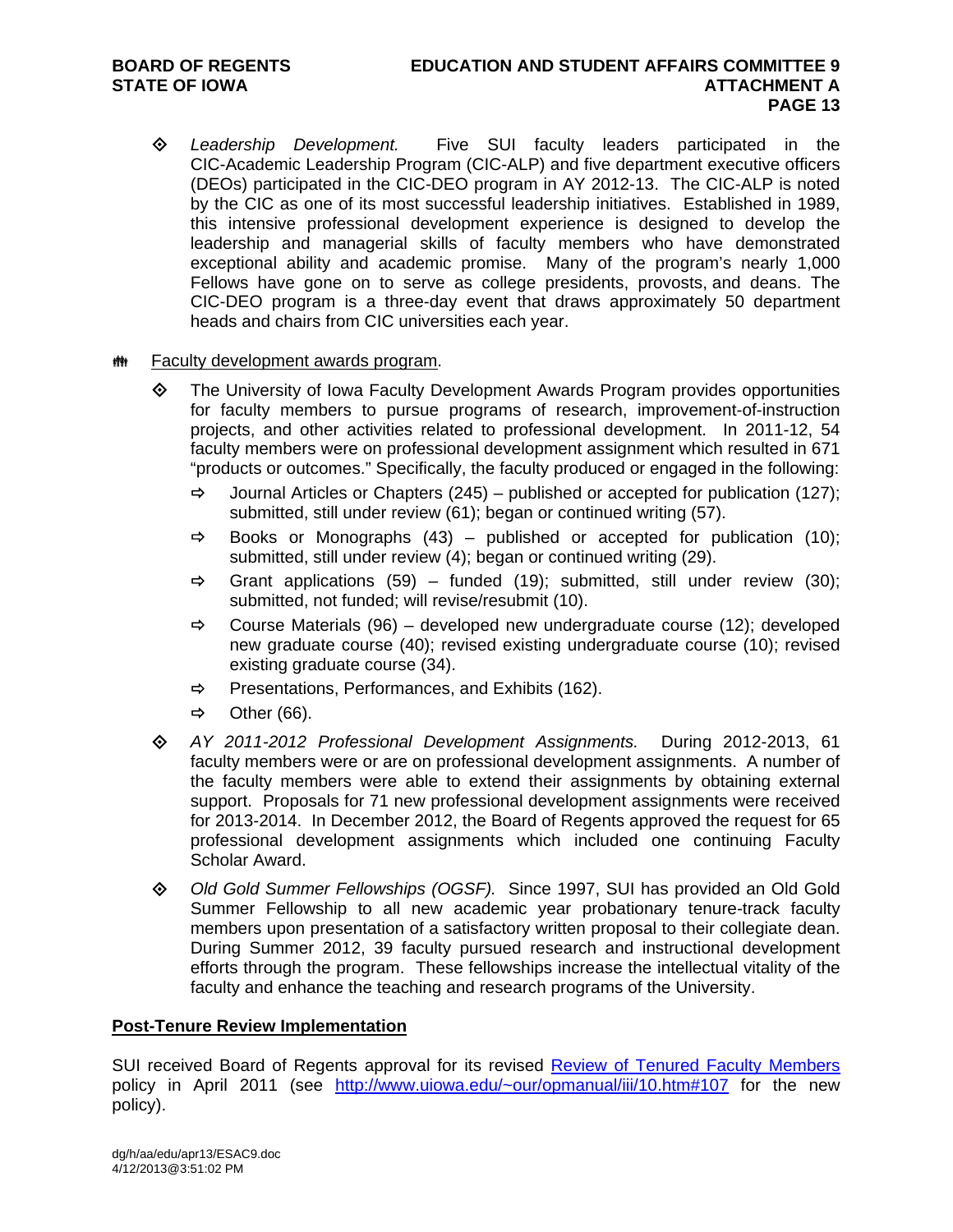The Review of Tenured Faculty Members policy has two major sections. The first section states that a performance review of all tenured faculty members must be conducted by the unit head on an annual basis. It also provides guidance for cases in which, as a result of an annual review, the unit head concludes that there are significant deficiencies related to teaching, research, or service.

The second section states that all tenured faculty members will undergo a performance review conducted by their peers every five years subsequent to their most recent tenure or promotion review. This section also provides guidance for cases in which the dean, on advice of the peer review committee and in consultation with the unit head, concludes that the faculty member's performance has fallen for a significant period of time below the expected standard of performance for the faculty member's unit.

In AY 2011-12, the Office of the Provost worked with all colleges to develop collegiate procedures, as specified in the policy, as well as departmental annual review processes and expected standards of performance for their individual units. The Office also developed and launched an online workflow system to ensure standardized scheduling, effective monitoring, and consistent record-keeping for all faculty reviews, including post-tenure reviews. The new system will allow the Office of the Provost to run centralized reports to monitor review completion; evaluation documents will be electronically routed to the relevant parties for approval and automatically uploaded to faculty members' ePersonnel files. All tenured faculty reviews (annual and five-year peer) must be entered into this system by June 30 of each year. It is projected that 224 five-year peer reviews of tenured faculty will be conducted and entered into the system in AY 2012-2013.

# **Non-Tenure Track Faculty Positions**

There are eight types of non-tenure-track faculty at the University of Iowa. The qualifications and types of responsibilities of each type are listed below.

Clinical Track. These are primarily full-time on-campus faculty members with renewable contracts; they devote a significant portion of their time to providing or overseeing the delivery of professional services to individual patients or clients. Clinical faculty members also teach students, residents, and fellows and integrate the delivery of their professional services with their teaching. They may serve on graduate-student thesis and dissertation committees with the permission of the Graduate College. A record of professional productivity beyond clinical service is required for promotion beyond the assistant professor level.

Research Track. These faculty members devote almost all of their time to performing externally supported research and are expected to submit or assist in the submission of research grants. They are also expected to disseminate their research and be active in professional activities. Their teaching activities are very limited and consist predominantly of service on doctoral committees with the approval of the Graduate College.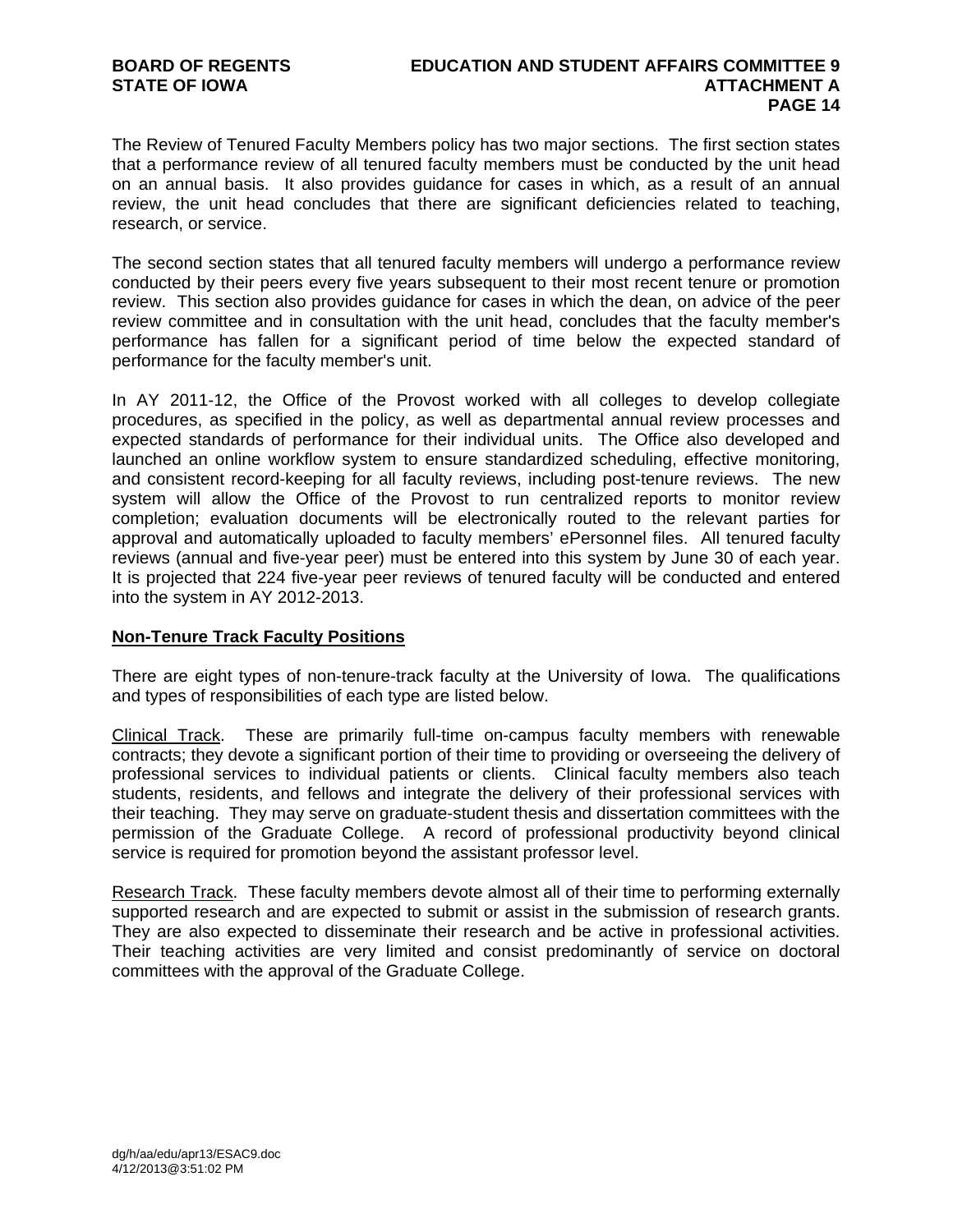Adjunct. These faculty members hold another position as their primary employment, which may be a University staff position or in the surrounding community. They possess areas of expertise that are insufficiently represented on the faculty and which enrich the education of students in their field of practice. They typically hold the terminal degree in the field. Responsibilities may involve teaching, teaching support, research, patient care, or clinical/practicum supervision. The appointment must be less than 50% and may or may not be compensated.

Adjunct Clinical. These faculty members are similar to adjunct faculty in that they also typically hold another position as their primary appointment, which is often in a clinical or professional practice setting either within the University or at a satellite facility. These positions are customarily 0% appointments and are not compensated. The majority of the adjunct clinical faculty members serve as preceptors for professional student practica or externships.

Visiting. These faculty members hold primary appointments at other academic institutions and are visiting the University of Iowa for a specific period of time for a particular purpose, such as collaborating with SUI faculty or as part of a departmental faculty exchange program. They may be on developmental assignment or sabbatical from their home institution. Their functions vary depending on the individual's areas of expertise, and usually include teaching and research. Appointments are generally limited to three years.

Lecturer. These faculty members hold teaching appointments may provide programmatic support. These appointments range in length from one week to a semester or a year and range from 0-100% effort. Lecturer appointments made for a specified term (e.g., one academic year) and may be renewed for up to five years. A full-time lecturer typically will teach at a 50% greater load than regular faculty members who also conduct research and are involved in service and outreach activities.

Associate. These faculty members hold appointments primarily in the College of Medicine to fulfill specific teaching, research, or patient care service needs. Appointments are generally limited to three years, after which time these faculty members may apply for positions on the tenure- or clinical-track, or take positions at other institutions or in private practice.

Assistant in Instruction. These faculty members hold a baccalaureate degree or equivalent and are appointed for a specific teaching, research, or patient care service. For example, a native-speaker of a foreign language may assist in language instruction. Few faculty members are appointed in this category.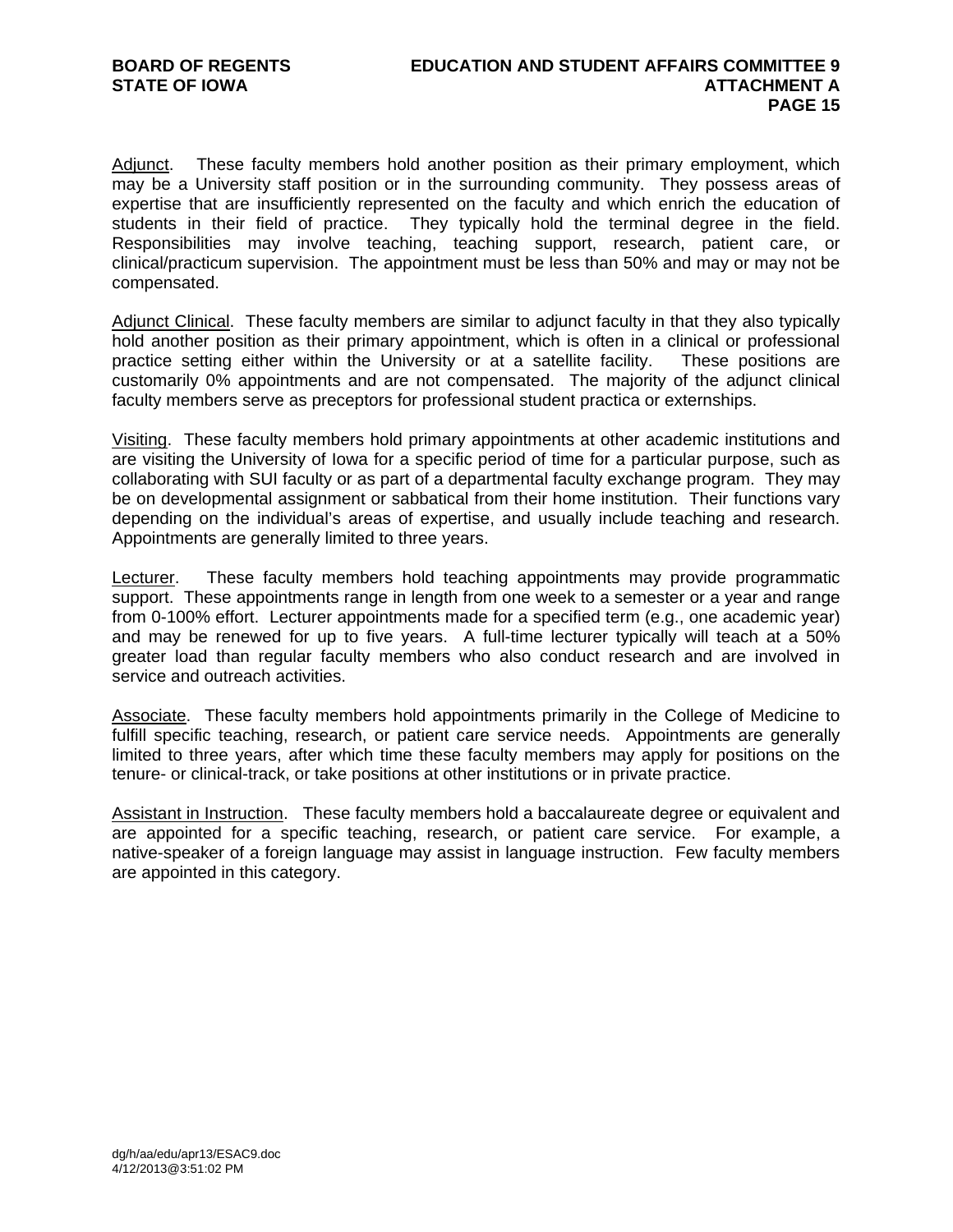# **IOWA STATE UNIVERSITY**

### **Policies and Procedures Relating to Tenure**

The system of academic tenure at Iowa State University emphasizes (1) recruitment of the most highly qualified candidates available, (2) creation of an opportunity for scholarly performance in teaching, research/creative activity, and extension/professional practice, (3) continuing evaluation of performance on the basis of the Position Responsibility Statement (PRS), and (4) positive evaluation of performance resulting in the award of tenure. The awarding of tenure requires an affirmative decision, based upon an explicit judgment of qualifications resulting from continuous evaluation of the faculty member during the probationary period in light of the applicable criteria. After tenure is awarded, faculty members undergo annual performance reviews and post-tenure review. When appropriate, an individual may undergo a review for promotion in rank to full professor.

The criteria by which probationary faculty members in a department are evaluated annually and for tenure are stated in writing as part of the department's promotion and tenure document. A central component of each review is a written Position Responsibility Statement (PRS) for each candidate. Evaluation criteria apply to the position responsibilities of probationary faculty and are consistent with a commitment to excellence in scholarship.

ISU's promotion and tenure policy describes performance criteria and evaluative processes for faculty evaluation. It emphasizes the interrelationships among teaching, research/creative activities, and extension/professional practice as mutually supportive endeavors. Faculty members must show excellence in scholarship (including scholarly contributions to teaching, research/creative activity, and/or extension/professional practice), must perform effectively in all categories of responsibility, and must show institutional service at a level commensurate with their rank.

## **Annual Evaluation of Faculty**

Evaluation of faculty is based on the PRS, a statement of expected duties and outcomes for each faculty member. The use of the PRS allows for variations in assigned work responsibilities and periodic adjustments that align with the changing career paths of individual faculty members and departmental priorities.

Faculty members are reviewed annually with respect to their responsibilities and goals for the coming year are determined at the same time. These annual performance evaluations include evidence of teaching performance as well as evidence of productivity in research/creative activities, extension/professional practice, and institutional service, as appropriate. Evidence concerning teaching performance must include student evaluations (both formal and informal) as well as evidence of peer evaluation. During Fall 2012, the Faculty Senate proposed revisions to the faculty performance evaluation policy to provide more consistency in the annual evaluation process across colleges and departments. The new policy, which was approved in Spring 2013, formalizes the steps involved in the annual evaluation process and includes guidelines on the consequences for faculty performance that does not meet expectations.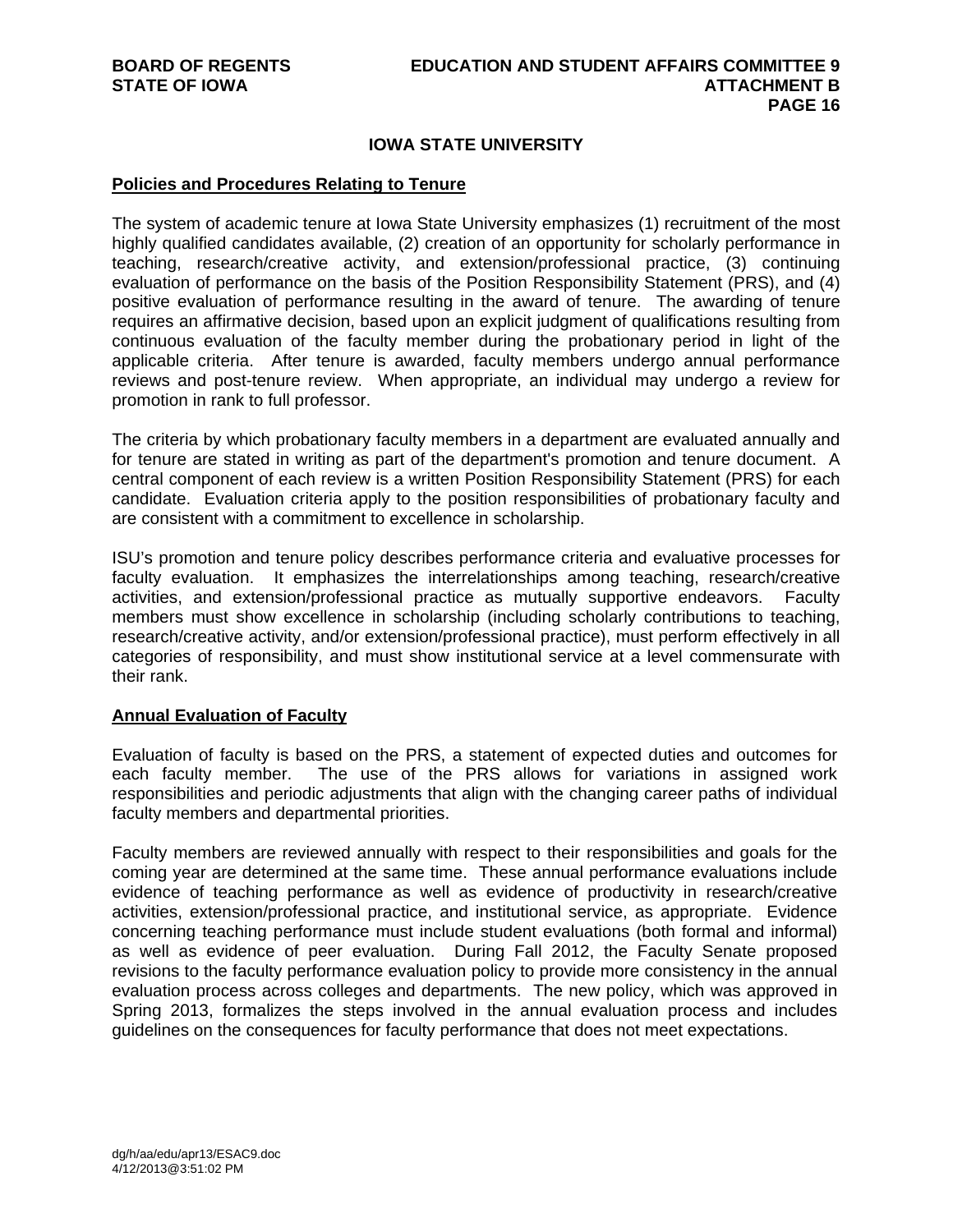# **Faculty Vitality**

Iowa State University offers tenured and tenure-eligible faculty members a number of opportunities to ensure productive engagement in all areas of faculty work. The Center for Excellence in Learning and Teaching (CELT) provides workshops and seminars in addition to resources that support innovation or improvement in teaching. The Center also offers advice and a forum for discussions as well as scholarly support for continued learning. Faculty members are encouraged to use instructional development facilities and other special programs to improve and modernize their teaching. The Office of the Vice President for Research and Economic Development offers more than a dozen workshops and programs each year on such topics as successful grant writing, getting to know federal grant agencies, collaborating with industry, and interdisciplinary research.

Faculty development initiatives for 2011-12 included the following:

- **##** An Effective Teaching Workshop for new faculty, both tenure-eligible and non-tenure-eligible, was offered by CELT in August to assist faculty with the transition to ISU.
- **#\*** A day-long New Faculty Orientation was held in Mid-August to provide new tenure-eligible faculty with an introduction to university programs and resources with a particular emphasis on scholarship.
- **##** A one-on-one mentoring program is coordinated by the Provost's Office for all first-year tenure-eligible faculty.
- **#\*\*** College-peer mentoring programs support the newest cohort of tenure-eligible faculty through small group interactions and conversations with college leadership.
- **##** A series of New Faculty Workshops included presentations on Effective Mentoring, Flexible Faculty Policies, and Promotion and Tenure.
- The Center for Excellence in Arts and Humanities (CEAH) supports faculty efforts for external grant writing through targeted programming; for example, a Fulbright Core Scholar Program workshop was held in the fall. The CEAH grants coordinator worked with crossdisciplinary faculty teams on several grant proposals.
- **##** Grant-writing workshops were offered by the Office of the Vice President for Research and Economic Development to facilitate successful grantsmanship among faculty at all ranks.
- **## CELT-initiated a New Faculty Scholars Academy in collaborations with the Provost's Office** and the Office of the Vice President for Research and Economic Development; more than 30 probationary faculty are participating in the first cohort.
- the More than 100 participants (new faculty and graduate students) participated in the CELT-sponsored Academic Writing Workshop series.
- *I***M** Individual academic colleges offered career development workshops on advancing to promotion and tenure for both tenure-eligible and mid-career faculty.
- **##** ADVANCE offered a workshop for department chairs on recruiting and retaining excellent faculty; Department Chair Leadership Workshops are offered monthly on topics ranging from budgets to working with students affairs to managing conflict.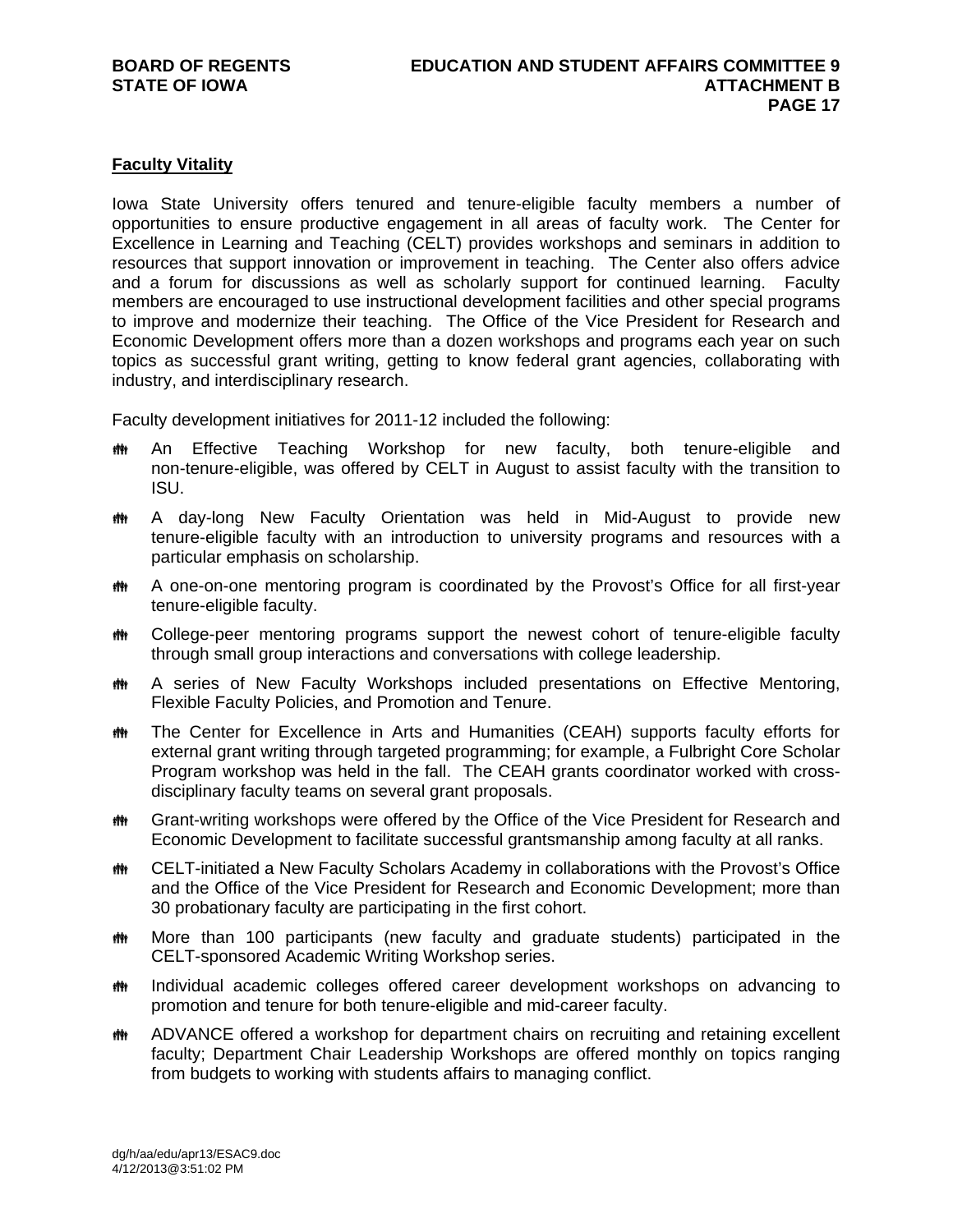**##** The Emerging Leaders Academy (ELA) was offered in 2012 to a cohort of 30 faculty and staff interested in enhancing their leadership skills and a focus on career development.

Initiatives such as the Faculty Mentoring Program, the Miller Faculty Development Grant Program, and the Faculty Professional Development Assignment (FPDA) Program offer mentorship and professional growth and development opportunities for both junior and senior faculty. In particular, the FPDA program encourages new research and scholarship and new or specialized training.

#### **Post-Tenure Review**

Academic colleges and departments address the issue of faculty vitality by conducting evaluations of senior faculty as described in the Post-Tenure Review Policy (PTRP). The policy ensures that all faculty who are tenured undergo a post-tenure review at least once every seven years.

In April 2011, a revised Post-Tenure Review Policy was approved. The new policy has more tangible and defined outcomes. It is formative and provides all tenured faculty with opportunities to improve their performance. The revised policy contains three new sections that delineate timeline, specific outcomes, and the roles of administrators. The timeline stipulates that the PTR must occur at least every seven years; at the request of the faculty but no fewer than five years since the last review; or the year following two unsatisfactory annual reviews. Exemptions are made for faculty who are under review for promotion, within one year of retirement or phased retirement, or faculty who serve as chair or in positions that contain the words "president," "provost," or "dean." The required outcomes include an action plan for a post tenure review that is deemed "below expectations." The policy requires justification for the plan, a time table to evaluate acceptable progress, a description of consequences for not meeting expectations, and consequences of non-action. An unsatisfactory annual review could result in a charge of unacceptable performance of duty.

During 2011-2012, 82 tenured faculty members were reviewed as a result of this policy; this represents 8.1% of all tenured faculty. Academic departments estimate that 103 additional reviews will be concluded during 2012-2013.

## **Non-Tenure-Eligible Faculty Policy**

In December 2001, the Faculty Senate approved a policy on non-tenure-eligible appointments and amended it in Spring 2003 to broaden the range of non-tenure-eligible faculty titles. The policy is guided by the University's commitment to the tenure-track system and an understanding that the tenure system is one of the University's best ways of ensuring that it pursues its missions in discovery, engagement, and learning at the highest levels of excellence. The policy was designed to encourage the responsible use of non-tenure-eligible faculty because large numbers of non-tenure-eligible faculty can put unneeded stress on the system.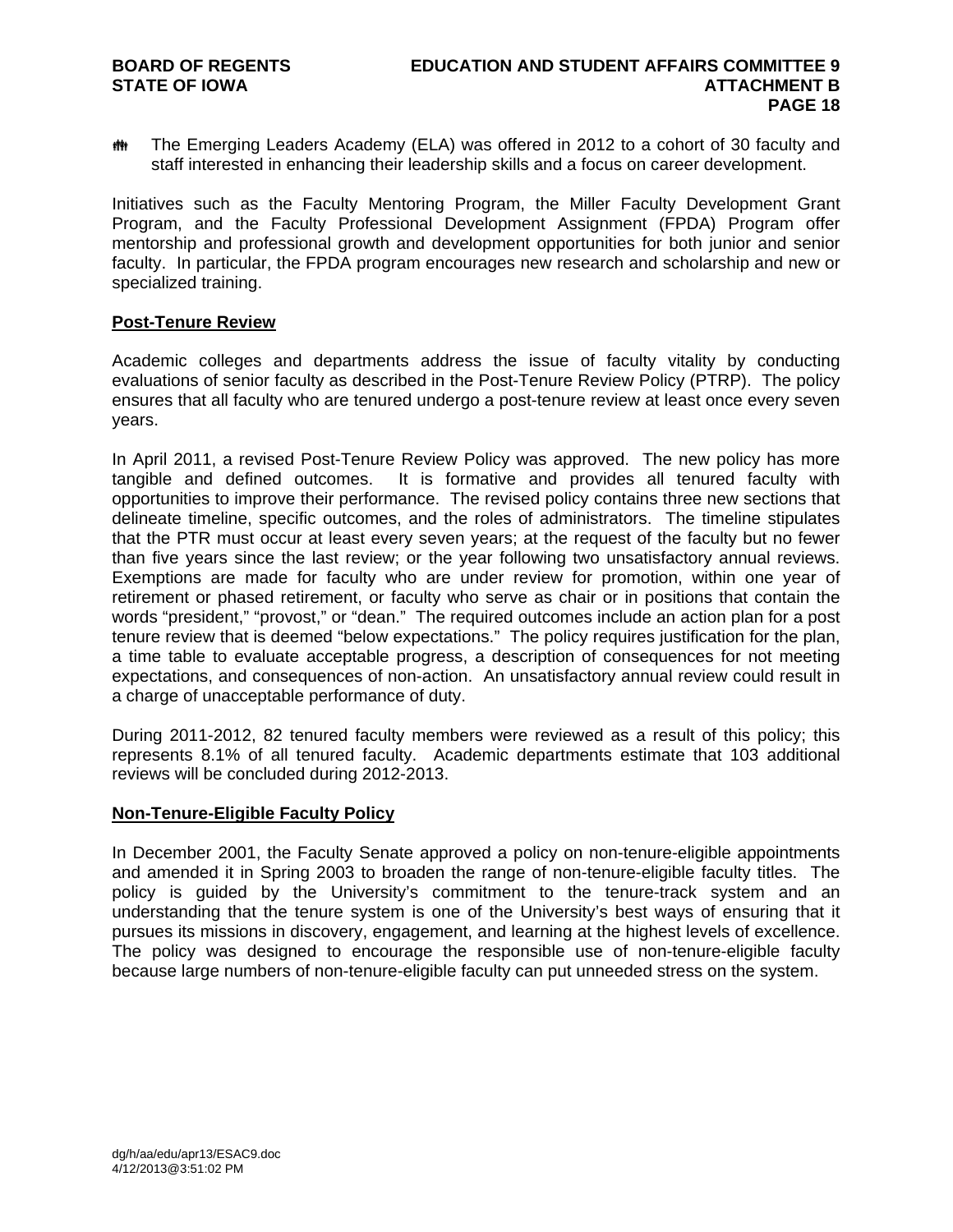Under this policy, non-tenure-eligible faculty members, with the approval of appropriate tenured and tenure-eligible faculty, are appointed for varying terms with the option of renewal, depending on departmental needs. The Office of the Senior Vice President and Provost annually monitors the percentage of teaching done by non-tenure-eligible faculty. The Faculty Senate, following the recommendation of an appointed task force, approved a new policy for setting limits on the percentage of non-tenure-eligible faculty teaching for individual departments and colleges. This policy became effective in AY 2013. Although the University follows AAUP guidelines which recommend that no more than 15% of total instruction be provided by non-tenure-eligible faculty, the new policy will provide greater flexibility among departments.

In Fall 2012, there were 411 faculty members classified as lecturer, clinician, senior lecturer, or senior clinician, compared to 373 in Fall 2011. In addition to teaching, these term faculty members also plan and coordinate other educational programs, advise undergraduates, supervise practica and internships, and participate in outreach activities. The ability to hire quality faculty on a full- or part-time basis to contribute to the teaching mission of the University has helped departments by providing flexibility in staffing, especially during periods of enrollment growth.

Several lecturers and clinicians have served multiple terms and have been evaluated for advancement to senior lecturer and senior clinician. Since implementation of the NTE policy offering the titles of senior lecturer and senior clinician, 110 faculty members have been advanced to the senior status through a peer-review process.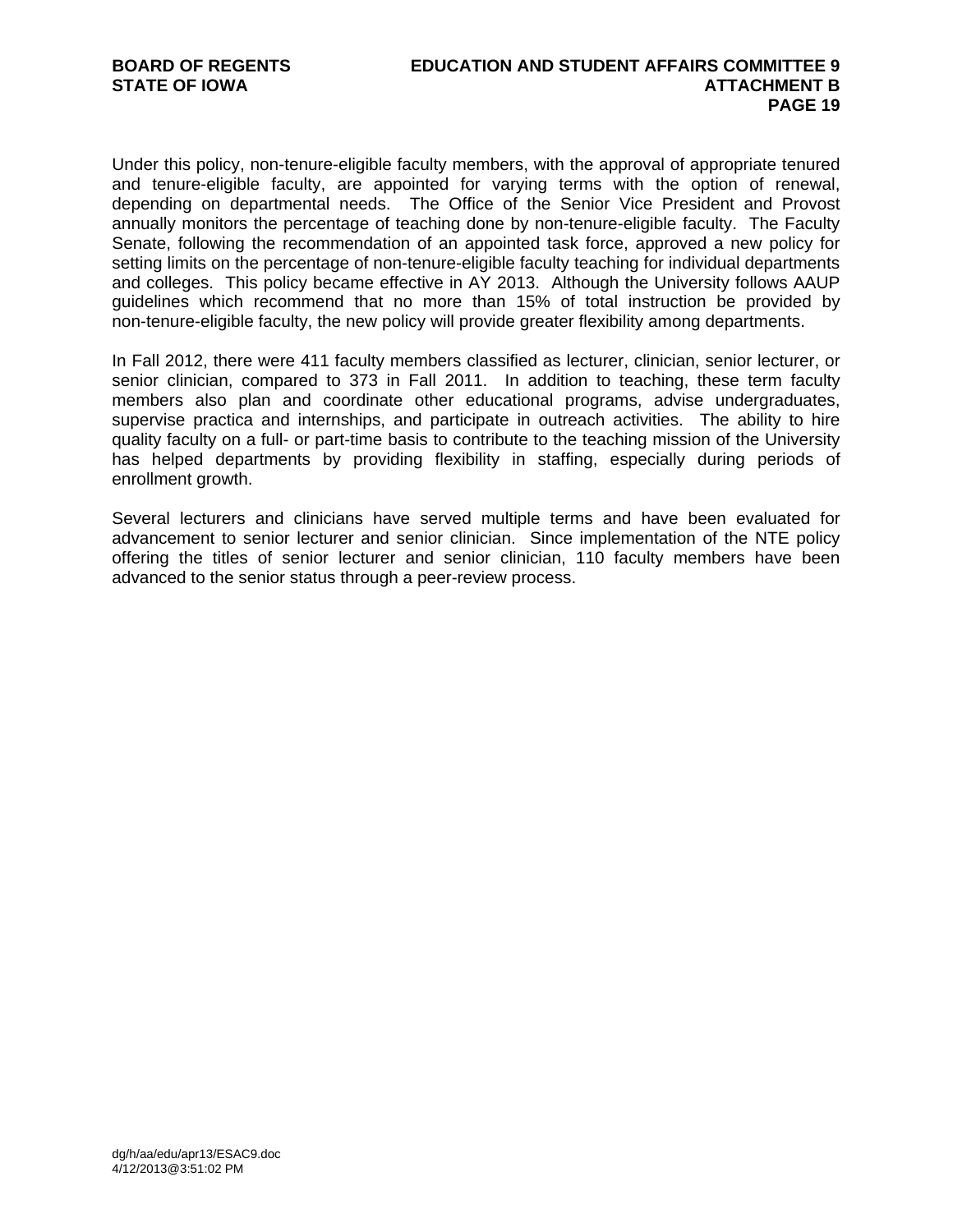## **UNIVERSITY OF NORTHERN IOWA**

#### **Policies and Procedures Relating to Tenure**

The University of Northern Iowa faculty are unionized and represented by UNI-United Faculty. General evaluation procedures are defined in Article Three of the 2011-2013 Master Agreement and tenure policies and procedures are specified in Appendix F of the Master Agreement.

The criteria for promotion to associate professor are identical to the criteria for tenure. As indicated in Appendix F, the standard for promotion and tenure is a documented record of accomplishment in teaching, scholarship and/or creative achievement, and professional service. While the degree of accomplishment in each of these areas may vary, documented teaching effectiveness is essential and primary. A tenure candidate's scholarship and service will be considered only after a positive judgment is made about teaching.

#### **Evaluation of Instructional Performance**

Article Three of the Master Agreement provides specific procedures for evaluation of teaching. Probationary faculty members are evaluated annually by a departmental Professional Assessment Committee (PAC) and the faculty member's department head. The college dean and the Provost review the files and the evaluations of the PAC and department head in making their own judgments about faculty performance. Departmental PACs develop their own procedures for evaluating teaching but generally include review of teaching materials, classroom observation, and review of student assessments of teaching. Tenured faculty members who apply for promotion in rank are also evaluated by the PAC.

Student assessments of teaching for probationary, term, and full-time temporary faculty members are conducted in all courses during each spring semester. Tenured faculty members are required to conduct student assessments of teaching every three years during the spring semester.

The current student assessment instrument measures student satisfaction with a faculty member's instruction and an evaluation of a faculty member's effectiveness. Dissatisfaction with the instrument led to agreement in the 2013-2015 Master Agreement with United Faculty to develop a new instrument. A similar effort was made in Accordance with Article Three of the 2009-2011 Master Agreement. That effort resulted in the recommendation to pilot the use of the Student Assessment of Learning Gains (SALG) instrument. The SALG was developed by faculty members at the University of Wisconsin-Madison with support from a National Science Foundation grant. Performance dimensions have been developed based on research identifying characteristics of effective collegiate instruction. Faculty members who participated in the pilot indicated that the instrument is not user-friendly, and this prevented widespread adoption.

In addition to annual and tenure and promotion reviews for probationary faculty, each faculty member's teaching performance is evaluated annually for purposes of awarding merit pay. A small group of faculty members are trained to conduct the Small Group Instructional Diagnosis (SGID) procedure. The process involves a consensus building group process with students in a course which allows a faculty mentor to provide in-depth feedback on teaching effectiveness to a colleague. While not used in formal reviews of teaching conducted by PACs, heads, deans, or the provost, the SGID promotes faculty development of teaching through consultation.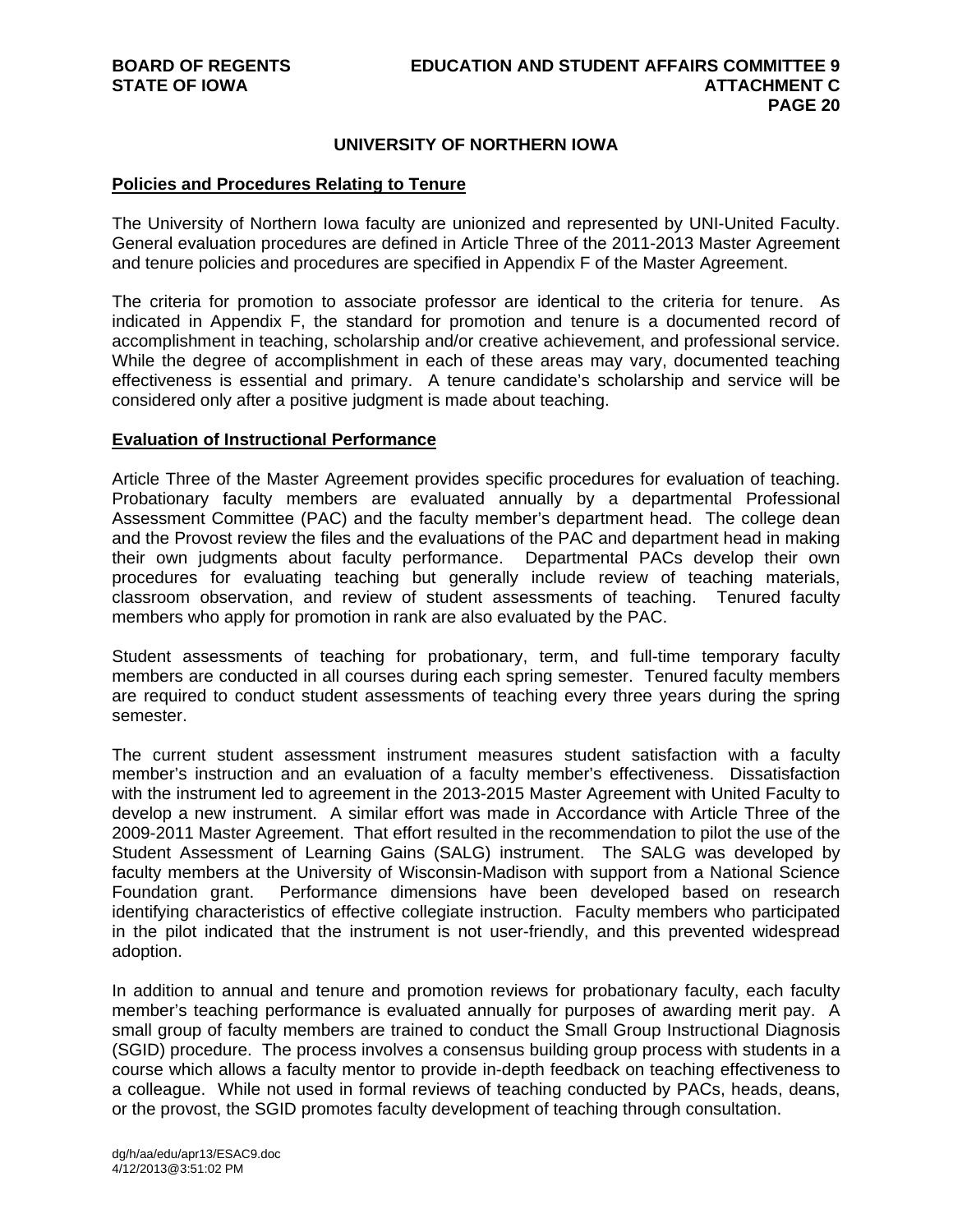# **Faculty Vitality**

An engaged, active and renewed faculty is essential to effective teaching and productive scholarship and service. Faculty members have a variety of opportunities available that help maintain vitality, including Professional Development Assignments (PDAs), summer research fellowships, support for travel to professional conferences, and faculty development activities. This year, 17 faculty members received professional development assignments for a semester or academic year to pursue scholarly and creative projects. Under the terms of the Master Agreement, at least 27 eight-week summer research fellowships were funded. At least \$373,288 was expended to support faculty participation in professional conferences. A professional development effort devoted to enhancing the pedagogical skills of faculty members in the area of teaching with technology is sponsored by Continuing Education and Special Programs. The initiative engages faculty members with the *Quality Matters* program, which builds skills for quality online instruction and obligates them to develop and teach an online course. During the 2011-2012 academic year, approximately 125 faculty members participated in the *Quality Matters* workshop and developed or are developing fully online courses or blended instruction courses.

The provost sponsored several faculty development initiatives for summer 2012 using one-time funds. These include initiatives related to integration of service learning and sustainability into the curriculum. A major initiative is the preparation of faculty members to teach an on-going pilot Cornerstone course as part of a strategic initiative on the first year experience for students. The course integrates the written and oral communication requirements of the liberal arts core and first year experience course content. An additional eight faculty members participated in the development workshop in summer 2012, allowing UNI to double the number of sections of Cornerstone offered during the 2012–2013 academic year.

Professional development efforts for faculty who teach in the Liberal Arts Core are also a priority. The university sends a contingent each year to the Higher Learning Commission annual conference to give presentations on course development and assessment, as well as to have discussions on best practices in liberal arts education. The provost also provides funding for faculty to travel to other conferences to present findings from the on-going Cornerstone pilot course and to learn about developing successful strategies for assessing learning in the Liberal Arts Core.

For Summer 2013, the provost will again be awarding summer fellowships to support scholarly, research and/or creative work of pre-tenure faculty. Previously, 30 fellowships were awarded. Faculty participated in a poster session during the fall semester to discuss their research projects with other faculty. A similar event will be held in Fall 2013.

The Office of Research and Sponsored Programs hosts a Campus Connexus each year. This event is designed to help faculty network and make meaningful scholarly connections with other faculty from across campus. The Office of Research and Sponsored Programs also hosts a biennial Symposium on Research and Creative Activity. The goals of the Symposium are to showcase current research, scholarship, and creative activity by UNI faculty, and to foster dialogue on current topics related to scholarship in higher education. In addition to a keynote address, there are breakout sessions that allow faculty to participate in these discussions.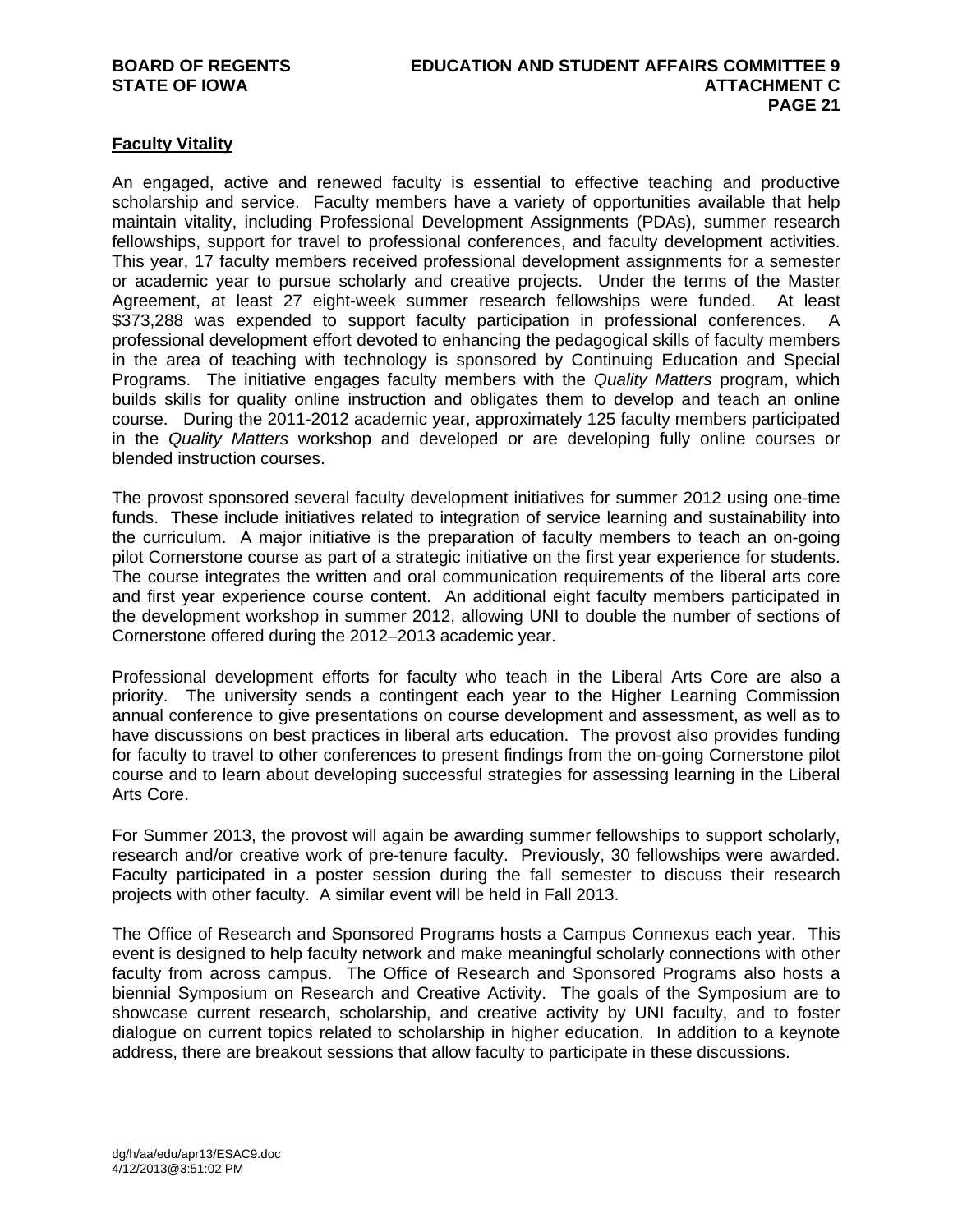Since 2010, the University has been an affiliate of the National Coalition Building Institute which provides a "train-the-trainer" model for prejudice reduction and diversity initiatives. Two faculty members have been serving as Diversity Fellows and are working with leaders from Student Affairs and Administration and Finance to manage a campus-wide program of diversity and prejudice reduction workshops. Twenty-two faculty members have attended the "train-the-trainer" program and are now certified to conduct training programs on campus.

In Fall 2012, the University held its third fall workshop for faculty. An invited speaker presented on "How Students Learn: Strategies for Teaching from the Psychology of Learning." Over 100 faculty members attended the workshop. The day-long event included breakout sessions to address strategies for engaging students in the classroom and new methods for teaching. Other workshops continue throughout the academic year. Topics have included: teaching first-year students, "flipping" the classroom, developing better research paper assignments, and strategies for fostering critical thinking.

The Center for Excellence in Teaching and Learning will be re-established in Fall 2013 to promote a culture of teaching and learning throughout the University; an internal search for a director is underway. During the current academic year, one of the administrative fellows in the provost's office promoted faculty development by organizing a series of faculty development "brown bag" workshops. Fourteen workshops were offered this year on topics, such as teaching large classes, working with first-year students, using polling technology, and preparing students to give oral presentations. In addition, college level faculty development efforts include mentoring programs, reading groups, and research symposia.

The University also hosts a new faculty orientation meeting, over one and a half days, for those beginning their careers at UNI. The program provides information on working with students, the library, eLearning tools, and faculty governance. Importantly, the orientation is also a partnership with other offices such as Human Resource Services and includes social events so that new faculty have a chance to network with each other and with more experienced colleagues, department heads, deans, and institutional officials.

## **Post-Tenure Review**

Under the evaluation provisions of Article Three of the Master Agreement, there are three mechanisms for post-tenure review of faculty members. (1) A tenured assistant or associate professor may apply for a promotion review to either associate or full professor. (2) Every tenured faculty member is evaluated by his/her department head each year for assignment of merit pay. Merit pay is awarded on the basis of performance in the areas of teaching, research, and service, weighted according to the faculty member's work load. Department heads distribute evaluation standards each fall and in the spring faculty members receive evaluation letters explaining how they were evaluated using the departmental standards. (3) Department heads may conduct other evaluations.